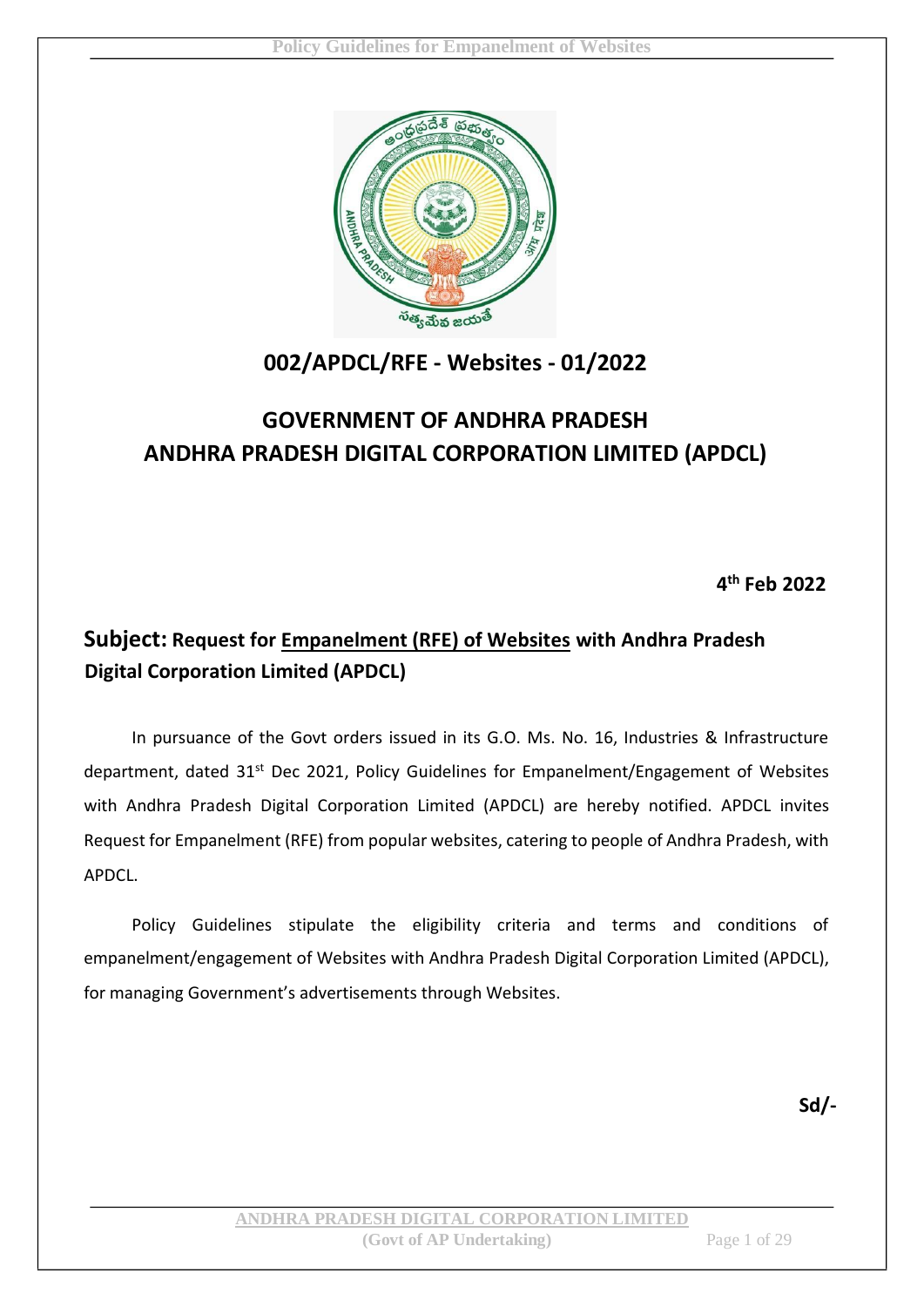**Chinna Vasudeva Reddy Vice Chairman and Managing Director** 

# **Request for Empanelment (RFE)**

**of** 

# **Websites with Andhra Pradesh Digital**

# **Corporation Limited (APDCL)**

**Andhra Pradesh Digital Corporation Limited** 

**Government of Andhra Pradesh**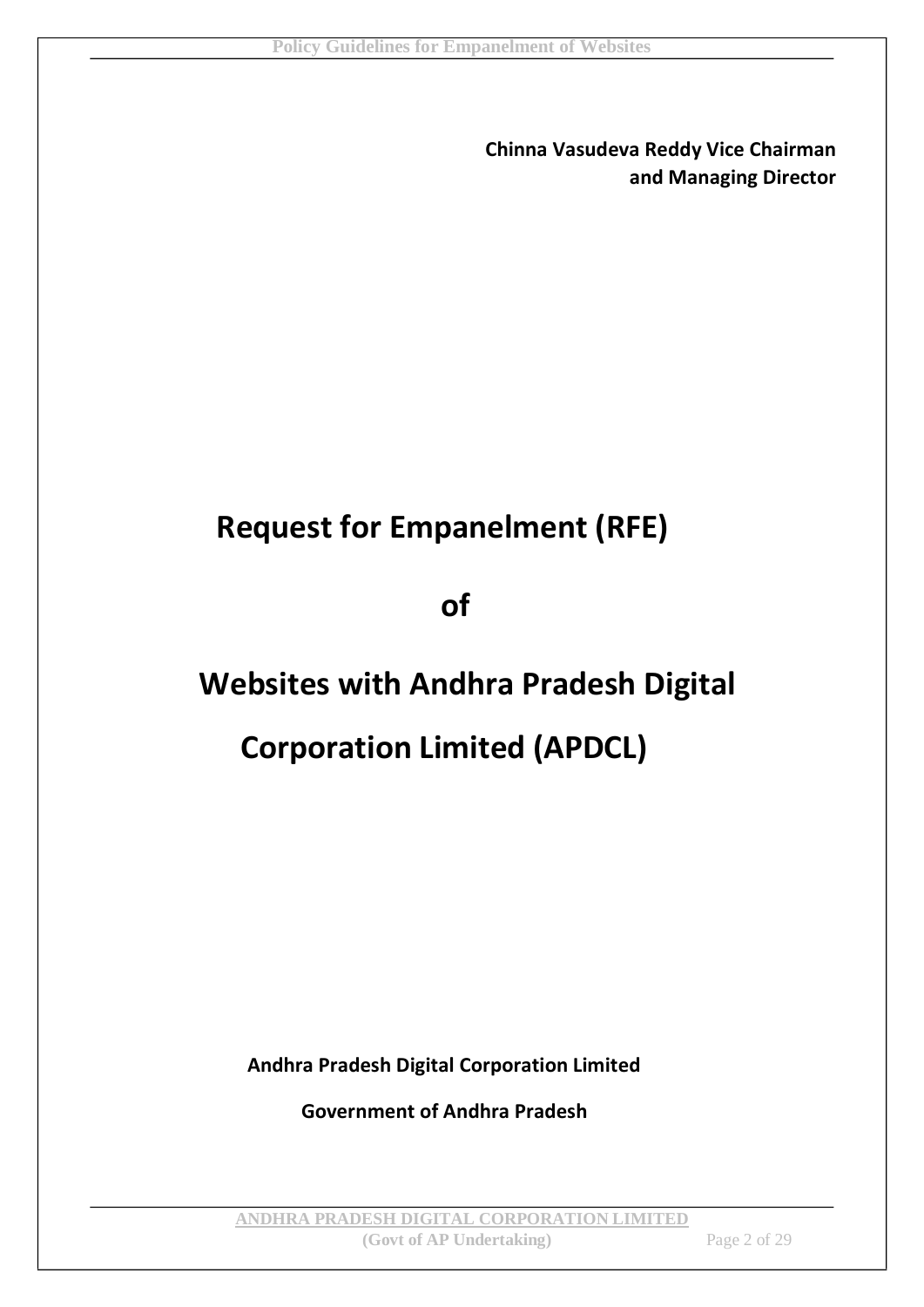# **February 2022**

# **CONTENTS**

| <b>Clause</b>  | <b>Topic</b>                                | Page |
|----------------|---------------------------------------------|------|
| I              | Datasheet                                   | 5    |
| Ш              | About the Government                        | 5    |
| $\mathbf{III}$ | About the APDCL                             | 6    |
| IV             | Need for Policy Guidelines                  | 6    |
| $\vee$         | <b>Digital Policies</b>                     | 7    |
| VI             | <b>Eligibility Criteria for Empanelment</b> | 8    |
| VII            | <b>Commercial Bid</b>                       | 10   |
| VIII           | <b>Other Terms and Conditions</b>           | 12   |
| IX             | Process of Engagement                       | 13   |
| X              | Validity Period for Policy Guidelines       | 13   |
| XI             | Period of Empanelment                       | 13   |
| XII            | <b>Completeness of Response</b>             | 14   |
| XIII           | Preparation Costs and Related Issues        | 14   |
| XIV            | <b>Security Deposit</b>                     | 14   |
| XV             | Penalty                                     | 15   |
| XVI            | Revocation of Agreement/Contract            | 15   |
| XVII           | Force Majeure                               | 16   |
| XVIII          | <b>Dispute Resolution</b>                   | 16   |
| XIX            | Legal                                       | 16   |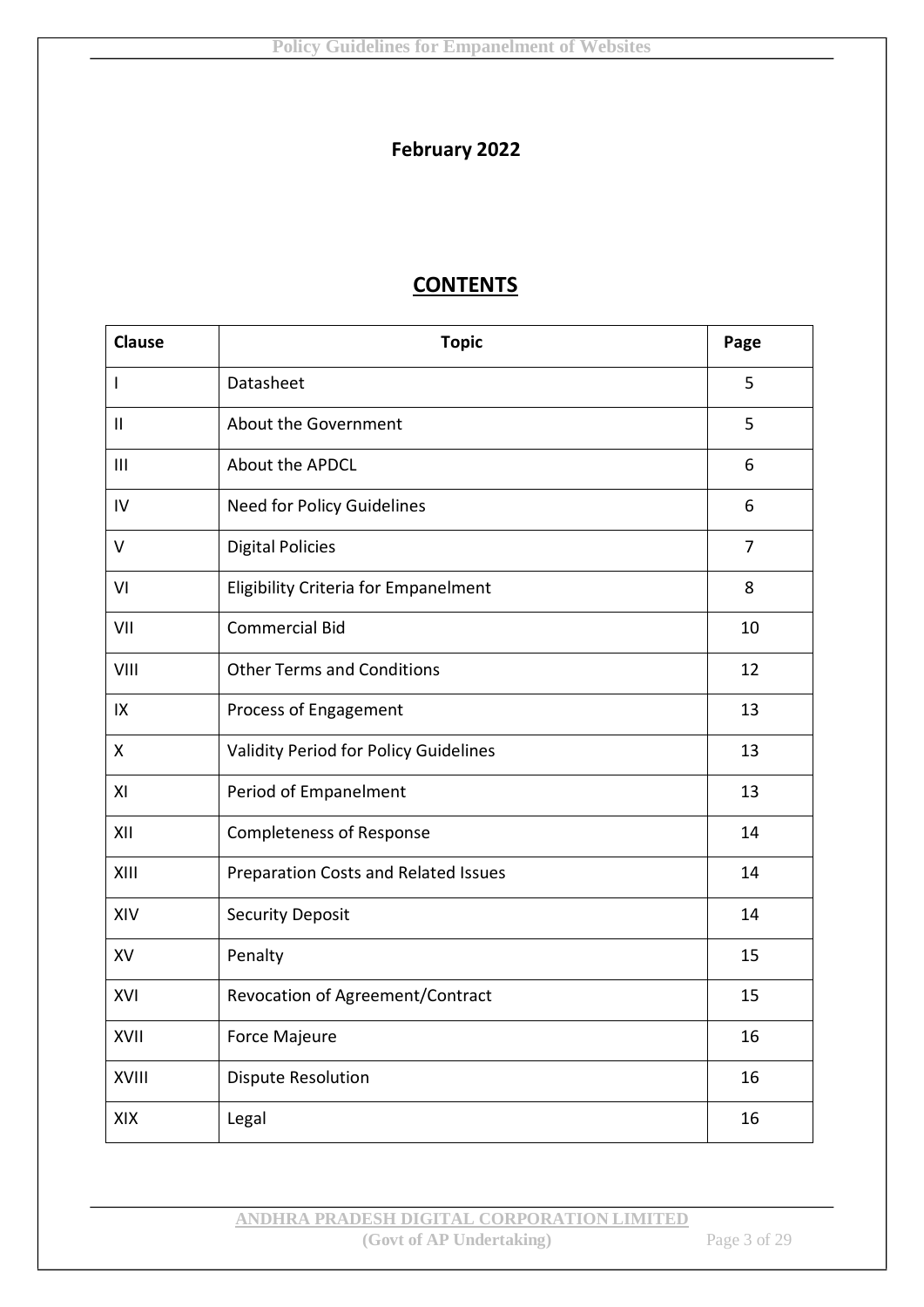| XX   | <b>Empanelment Document</b>       | 16 |
|------|-----------------------------------|----|
| XXI  | Details of Fees                   | 17 |
| XXII | Last Date of Submission of Tender | 17 |

### **ANNEXURES**

| <b>Annexure</b> | <b>Topic</b>                                                      |    |
|-----------------|-------------------------------------------------------------------|----|
|                 | <b>Bid Submission Procedure</b>                                   | 18 |
| $\mathbf{I}$    | <b>Application Form</b>                                           | 19 |
| Ш               | Details of the Applicant                                          | 22 |
| IV              | Agreement                                                         | 24 |
| V               | Declaration of not having blacklisted                             | 26 |
| VI              | Declaration of not having tampered with the empaneled<br>document | 27 |
| VII             | Financial Bid - Ad Properties and Quotes                          | 28 |
| VIII            | <b>Checklist of Documents</b>                                     | 29 |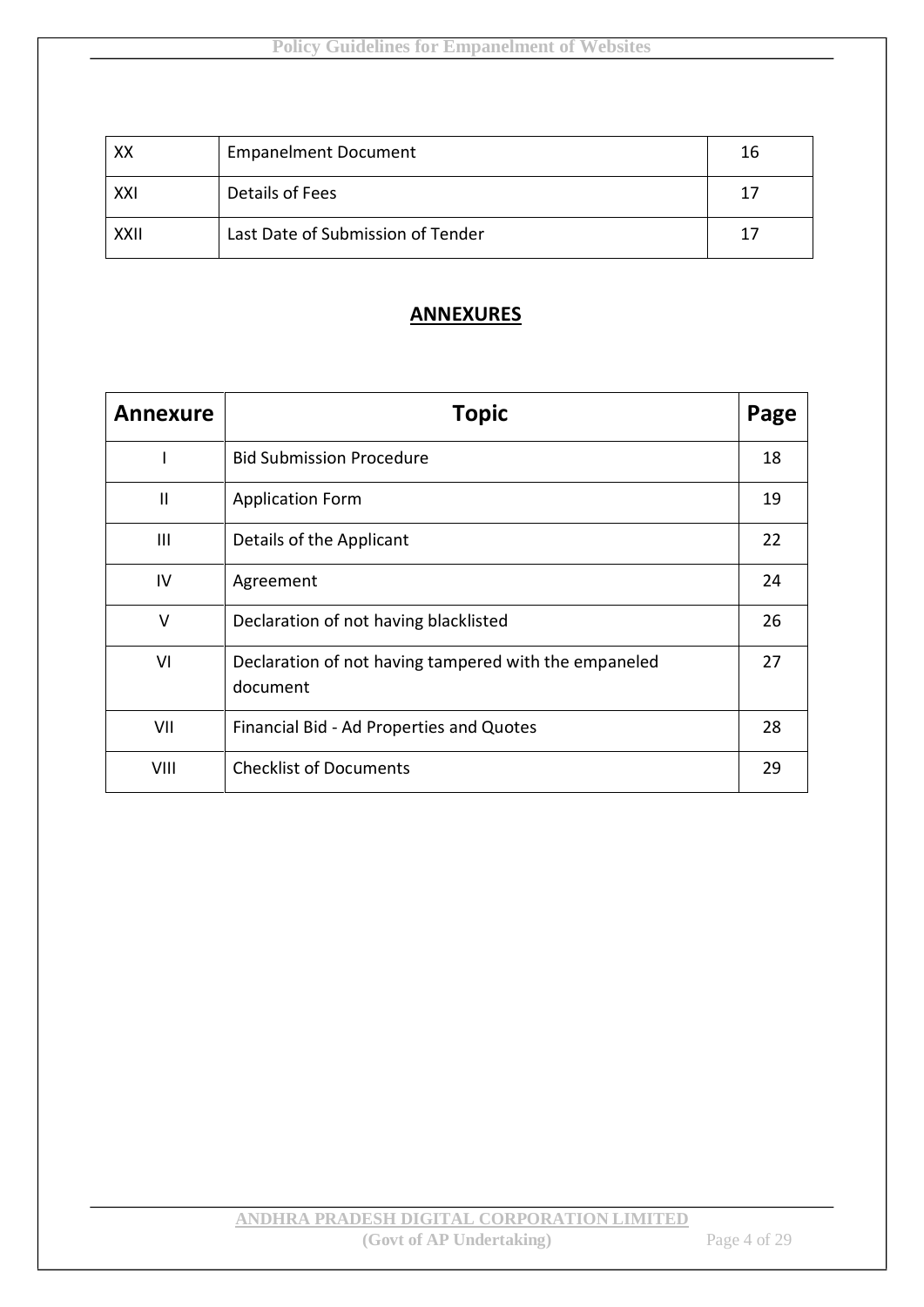# **I. Data Sheet**

| No. | Information                                                                                | Details                                                                                                                                                                                                                                                                            |
|-----|--------------------------------------------------------------------------------------------|------------------------------------------------------------------------------------------------------------------------------------------------------------------------------------------------------------------------------------------------------------------------------------|
| 1.  | Date of Publishing of Policy Guidelines and<br>EOI document for Empanelment of<br>Websites | $4th$ Jan 2022                                                                                                                                                                                                                                                                     |
| 2.  | <b>Address for Communication</b>                                                           | Vice-Chairman & Managing Director,<br>Andhra Pradesh Digital Corporation,<br>5 <sup>th</sup> Floor, Next Space Building,<br>D. No 7-201, RS No 14/3A<br>Kunchana Palli, Tadepalli Mandal,<br>Guntur - 522501, Andhra Pradesh.<br>Ph: +91 99599 88888<br>Email: vcmd-apdc@ap.gov.in |
| 3.  | Last date for submission of written queries<br>(through email only)                        | 2PM on 14 <sup>th</sup> Feb 2022                                                                                                                                                                                                                                                   |
| 4.  | <b>Pre-Empanelment Meeting</b>                                                             | 2PM on 15 <sup>th</sup> Feb 2022                                                                                                                                                                                                                                                   |
| 5.  | Last date for submission of RFE                                                            | 2PM on 28 <sup>th</sup> Feb 2022                                                                                                                                                                                                                                                   |
| 6.  | RFE Bid Opening Time and Date                                                              | 4PM on 28 <sup>th</sup> Feb 2022                                                                                                                                                                                                                                                   |
| 7.  | <b>Policy Guidelines Validity Period</b>                                                   | Five (5) years or until modified by Govt<br>Order.                                                                                                                                                                                                                                 |
| 8.  | <b>Empanelment Validity Period</b>                                                         | One (1) year, extendable for further<br>periods of one (1) year at a time.                                                                                                                                                                                                         |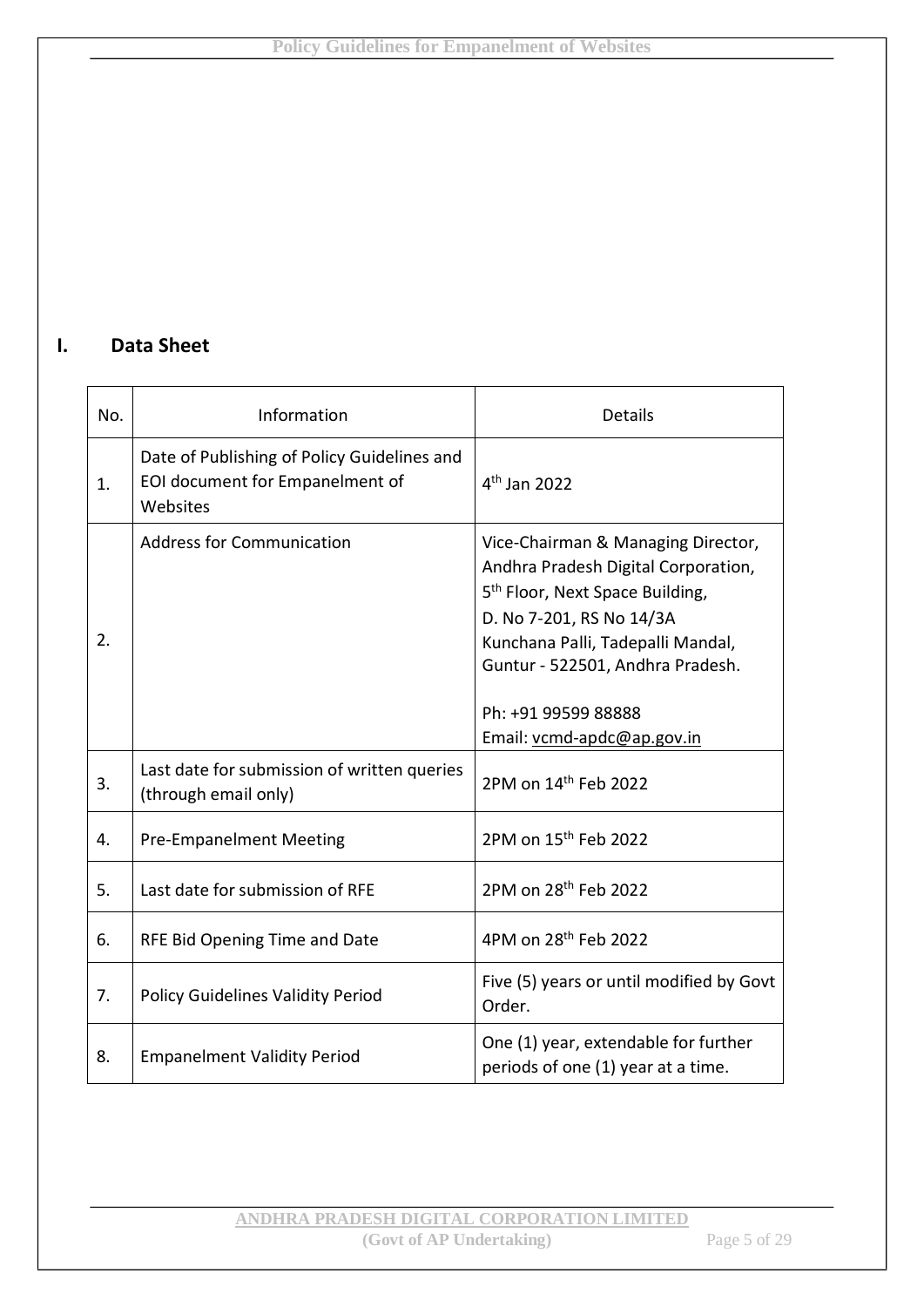| 9.  | <b>Application Fees</b>     | ₹5,000/- in the form of DD from any<br>nationalized bank, in favor of the Chief<br>General Manager - Finance, APDCL. |
|-----|-----------------------------|----------------------------------------------------------------------------------------------------------------------|
| 10. | <b>Security Deposit</b>     | ₹50,000 (Rupees Fifty Thousand only),<br>in the form of a Bank Guarantee.                                            |
| 11. | <b>Empanelment Document</b> | It can be downloaded free of charge,<br>from www.ipr.ap.nic.in or<br>www.apdc.ap.gov.in                              |

#### **II. About the Government**

Government of Andhra Pradesh is the administrative and ruling authority for the State of Andhra Pradesh, under the federal structure of constitution of the Country of India (the government for the Indian state of Andhra Pradesh). The Government of Andhra Pradesh is a democratically elected body, with 175 MLAs elected to the Legislative Assembly for a 5-year term, that governs the State of Andhra Pradesh, India. The state government is headed by the Governor of Andhra Pradesh as the nominal head of the state, with a democratically elected Chief Minister as the real head of the executive.

#### **III. About the APDCL**

Government of AP has established Andhra Pradesh Digital Corporation Limited (APDCL) for strategically leveraging the Digital Media platforms by building direct Communication with the people, to propagate the vision of the Govt. and to drive AP Digital Mission with desired objectives. The Government's aim here is to publicize the information about welfare and development schemes through visual content and messaging via Digital Media platforms, including websites.

APDCL will be the Nodal agency for all State Govt. Ministries/Departments/Public Undertakings/ Corporations/ Societies/ Govt Institutions/ Local Bodies etc. for all digital advertising through **empaneled Websites**. This includes all paid outreach campaigns. All releases of such advertisements shall be through APDCL.

APDCL shall undertake Government's uniform communication strategy through Digital Media, as per the instructions of the Govt., from time to time.

#### **IV. Need for Policy Guidelines**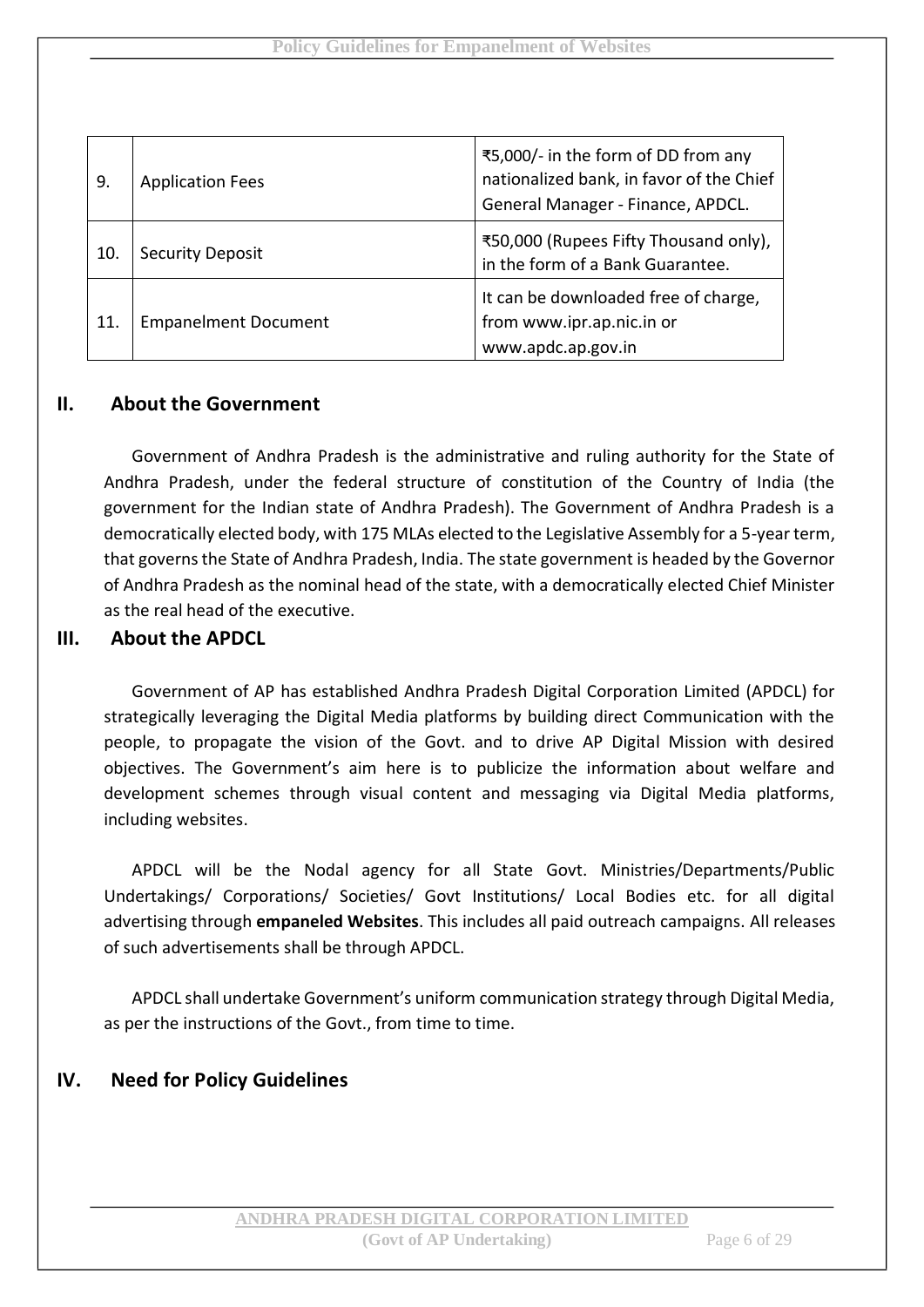- 1. Staying Relevant with the change in the way information is consumed: The affordability and usage of Communication Technologies like the Smart Phones, Wireless Communication and Broadband has made changes in the way people consume the information needed for them. A major share of the Indian population is presently active on various social/digital media platforms and these numbers are increasing every day. People consume news, information, and entertainment through digital platforms. These days majority of the people access popular print media content also through their websites and mobile apps, instead of their printed newspaper. The increasing ease of access of digital media through hand-held devices and ubiquity of internet has further enhanced the reach of digital media.
- 2. With the increasing number of people (especially youth) spending time on digital media platforms, these platforms may provide avenue for communication and outreach. The digital media platforms not only cater to an increasing number of people but also facilitate targeted approach which helps in reaching out to desired set of people in an efficient and cost-effective manner. This increases the effectiveness of communication to the levels those can never be achieved with the conventional media. For instance, COVID Safety messages can be customized to the realities of segments in various dimensions like Students, Housewives, Shop Keepers, Factory workers etc. within the same Campaign.
- 3. Cost Efficiency of Digital Media: Typically, Digital advertising has proven to be more cost effective than traditional advertising media. When combined with the ability to target effectively by Demographics, Location, Age Group, Gender etc., Government of Andhra Pradesh can optimize its costs while increasing the effectiveness of the public relations messaging.
- 4. Capability of the Digital Media to provide Feedback Mechanisms for continuous improvement of the Messaging Effectiveness: Unlike the Conventional Media, Digital Media can provide feedback to the advertiser about various KPIs & Metrics Inherent to the Digital Platforms. A good Digital Media Intelligence Practice can further help in making data-driven, fact-based decisions right from Budgeting, Media Ad Spend apportioning till the visual elements that provide more engagement in a Video Advertisement.
- 5. Media Intelligence & Analytics Capabilities: The development in the field of Data Science like Deep Learning helps the advertisers to understand the media consumption and engagement. KPIs and the Metrics can provide very powerful and actionable insights when they are further analyzed using those Analytics methods and Tools. The Government and the Public can greatly benefit from such insights since they can improve the way Government communicates with the people. For instance, customized surveys by Citizen segment over Digital Ads can be run, verify identity and then use the survey response to frame policies and schemes better.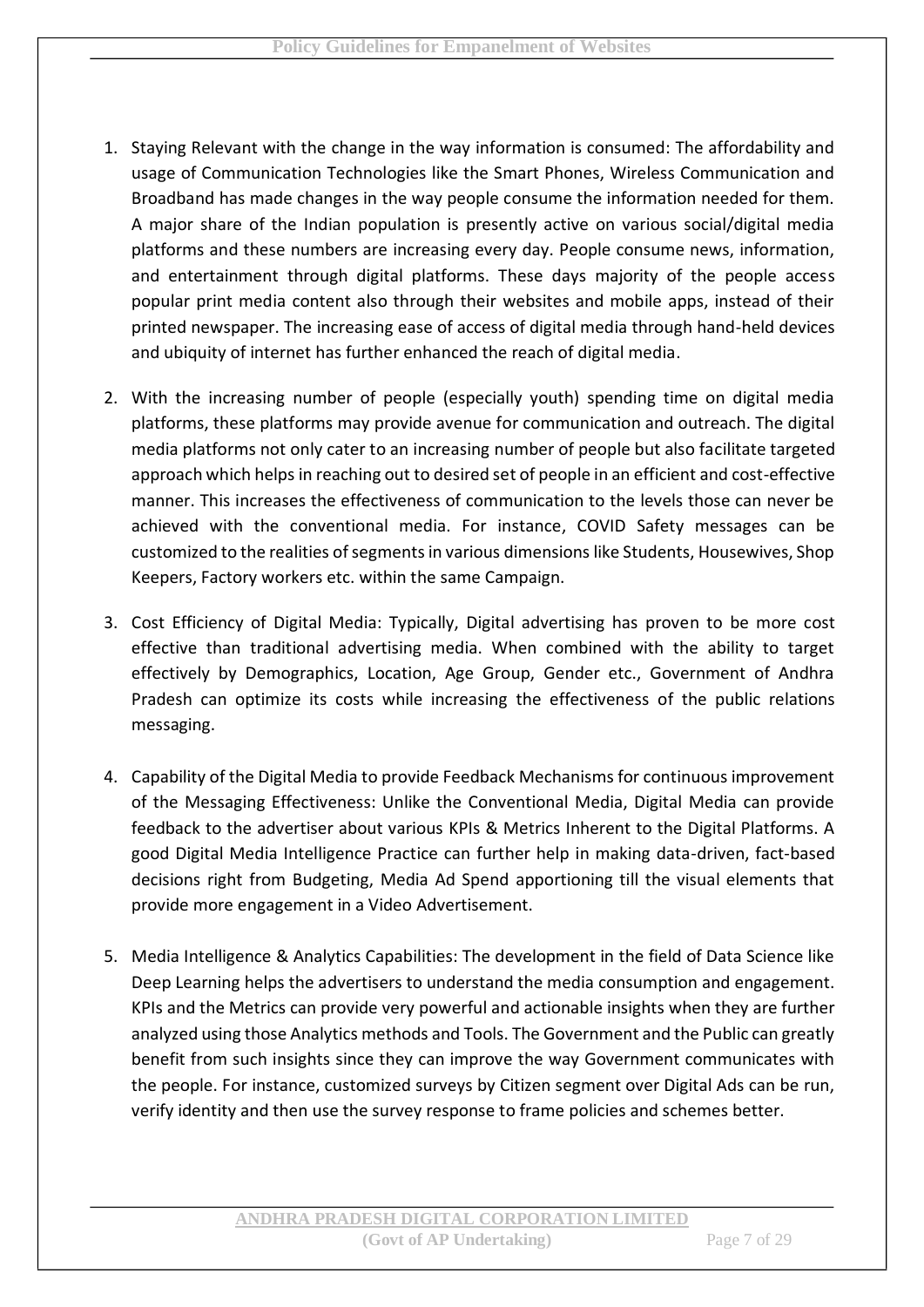6. Flexibility and the capability of using multiple content formats: Unlike Conventional Media buying, Digital Media Buying & the Ad Platforms can accommodate various types of content in a Single Campaign. For instance, the customized COVID Safety messaging can be accommodated in a Single Campaign on a Digital Platform with various durations of the same content.

Hence there is a definite need for policy guidelines for engagement of Websites, so that assured reach may be attained on payment basis to increase visibility of government messaging.

In view of the above benefits derived from the capabilities, APDCL realizes that the Digital Media Advertising & Communication should be treated differently with a focused approach right from Communication Strategy. Digital Advertising/Media Agencies face different market realities when compared to the Conventional Media Agencies, they need to have digitally focused capabilities since the agglomeration of the effectiveness of a Digital Media Campaign is governed by the Algorithms and methods of the Digital Ad Platforms. Appreciating these facts, a different approach is proposed for the Empanelment of the Vendors and the structure of the Contract when compared to the Conventional Media Empanelment.

# **V. Digital Policies**

In view of the above listed reasons, APDCL has come up with centralized and comprehensive Digital advertisement policies for Websites to achieve the below desired objectives:

- 1. Prepare effective strategies for execution of IEC (Information, Education and Communication) activities of the Govt., flagship programs with a uniform communication strategy.
- 2. Enable Government, Ministries and APDCL to engage with Websites on the basis of various criteria, terms and conditions, and processes stipulated in this document.
- 3. Coordinate, control and track these activities in an effective manner to reach wider audience.

#### **VI. Eligibility Criteria for Empanelment**

- 1. The website must be at least TWO years old and must be continuously in operation under the same name (website address) for a minimum of two years. The period shall be calculated backwards from the date on which the website applies for empanelment with APDCL.
- 2. The website must have a minimum average Unique Users (UU Unique users refer to the number of distinct individuals visiting a given website over a specified period of time), (from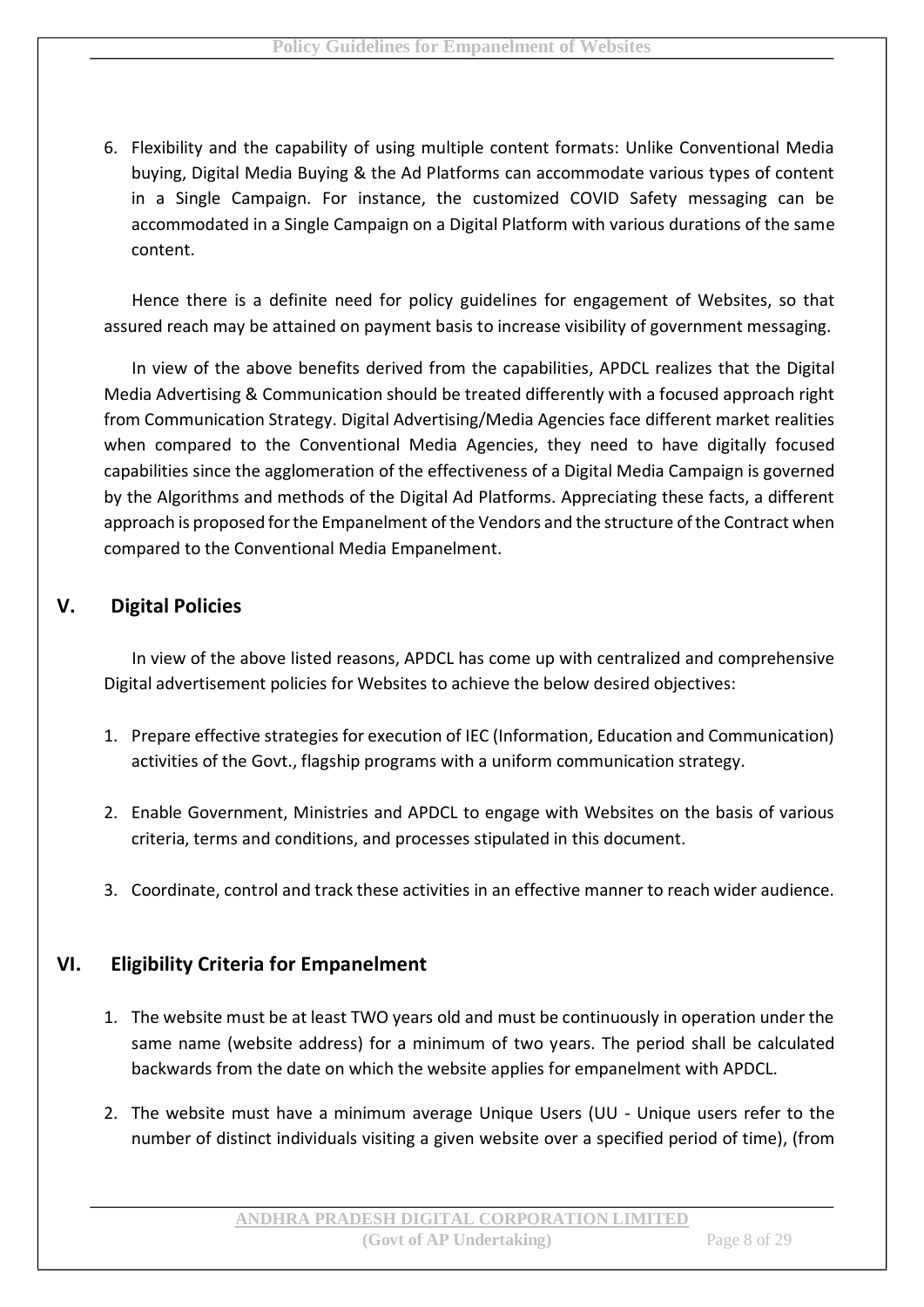within India) per month (based on the data of twelve (12) months immediately preceding the date of application), as indicated below in Section VII (2). APDCL will make use of data provided by comScore India or Google Analytics or any other credible agency having industry-wide acceptance to verify the UU count.

- 3. Once empaneled with APDCL, the websites will place all APDCL released advertisements only through the Third-Party-Ad-Server (3-PAS) engaged by APDCL. However, in case of APDCL deciding to accept reports from a third-party server engaged by the empaneled websites, APDCL will not bear any cost in this regard and the entire expenditure on engagement of Third-Party Server will be borne by the website only.
- 4. Only the websites which are owned and operated by companies that are incorporated or registered in India will be considered for empanelment. However, websites owned by foreign companies / origin may be eligible if such websites have a wholly owned company registered and operating in India, which looks after their Indian advertisement business. In such case, the Indian branch of foreign company must be at least two years old.
- 5. This bid is open to only non-Government websites. Government websites will be empaneled if they accept the rates offered to other similar category websites and Ad properties by APDCL, provided the number of unique users is as per the criteria for that category.
- 6. Different websites belonging to one company / group can be empaneled, provided they separately / individually fulfill the UU count criteria. In other words, bunching / adding of UU count of the different websites of one group / company shall NOT be permitted. Also, in such cases, separate applications for each website shall have to be submitted along with applicable fee.
- 7. Company/Website undertakes to comply with the rules and regulations stipulated in the Information Technology (Intermediary Guidelines and Digital Media Ethics Code) Rule, 2021 and Information Technology Act, 2020, and other extant laws of the land.
- 8. APDCL reserves the right to decline empanelment or suspend empanelment of any website if its content is found to be anti-national / obscene / indecent / anti-social / violative of communal harmony and national integrity etc., or deemed objectionable in any form as determined by the competent Committee, or if the website acts in violation of the extant Cyber Laws of India.
- 9. Only the applications submitted directly by companies owning and operating the website shall be entertained. In other words, no intermediary agency is eligible to apply on behalf of a website or group of websites.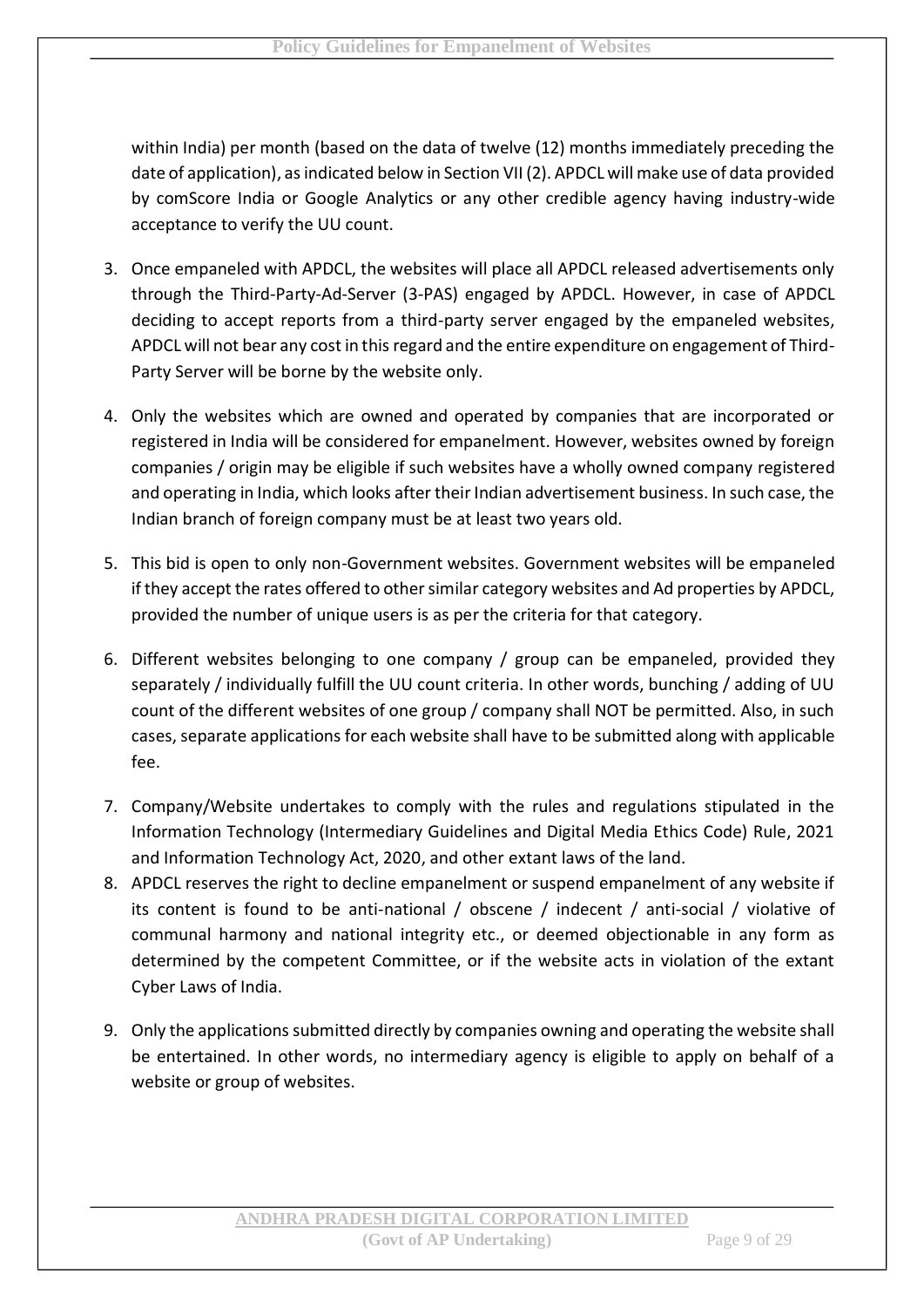- 10. APDCL advertisements / messages must be displayed prominently for maximum viewership and to obtain the stipulated Click Through Rate (CTR).
- 11. Company/Website should not have been barred by any department of Government of India, any State Government/UT, PSU, etc. during the last 5 years. No complaint should be pending with any Government or its agencies. An affidavit, to this effect, in this regard should be submitted by the Company/Website. The Company/Website further agrees to inform APDCL if they are blacklisted / suspended subsequently within 3 days of receiving the suspension order.
- 12. Real time dashboard which shows the actual quantified outcome of the campaign, in the format prescribed/approved by APDCL, at any given point of time as well as the dated reports must be provided. The consolidated execution report should also be provided in the format prescribed/approved by APDCL once the campaign is over.
- 13. The Digital Advertising Agency should give complete access to the data obtained through the campaigns and handover all data gathered during the campaigns.
- 14. Companies/Websites once empaneled, shall have to promptly reply to all the enquiries, execute orders as per the order terms of APDCL and keep the APDCL informed of new products/ developments / innovative ideas that shall help reduce the cost and improve quality, reliability, etc.
- 15. The entire Data & the Intellectual property generated from the activity will be owned fully by APDCL. All the real and virtual creations will be the property of APDCL and Intellectual Property Rights will vest with APDCL.
- 16. Company/Website shall inform APDCL in case any change takes place in their official address, bank account details, ownership, etc, within seven (7) days from any such change. In case such information is withheld, APDCL may take necessary punitive actions as deemed fit in the circumstances.

17. Authorized personnel shall be designated by the Company/Website for any communication with APDCL. In case there is a change in the authorized representative or his/her email ID or phone number or other such details, the same shall be communicated to APDCL, within seven (7) days from any such change.

18. Company/Website is required to provide professional, objective, and impartial service and always hold the Andhra Pradesh Government's interests paramount, without any consideration for further work, and strictly avoid conflicts with other assignments or their own corporate interests.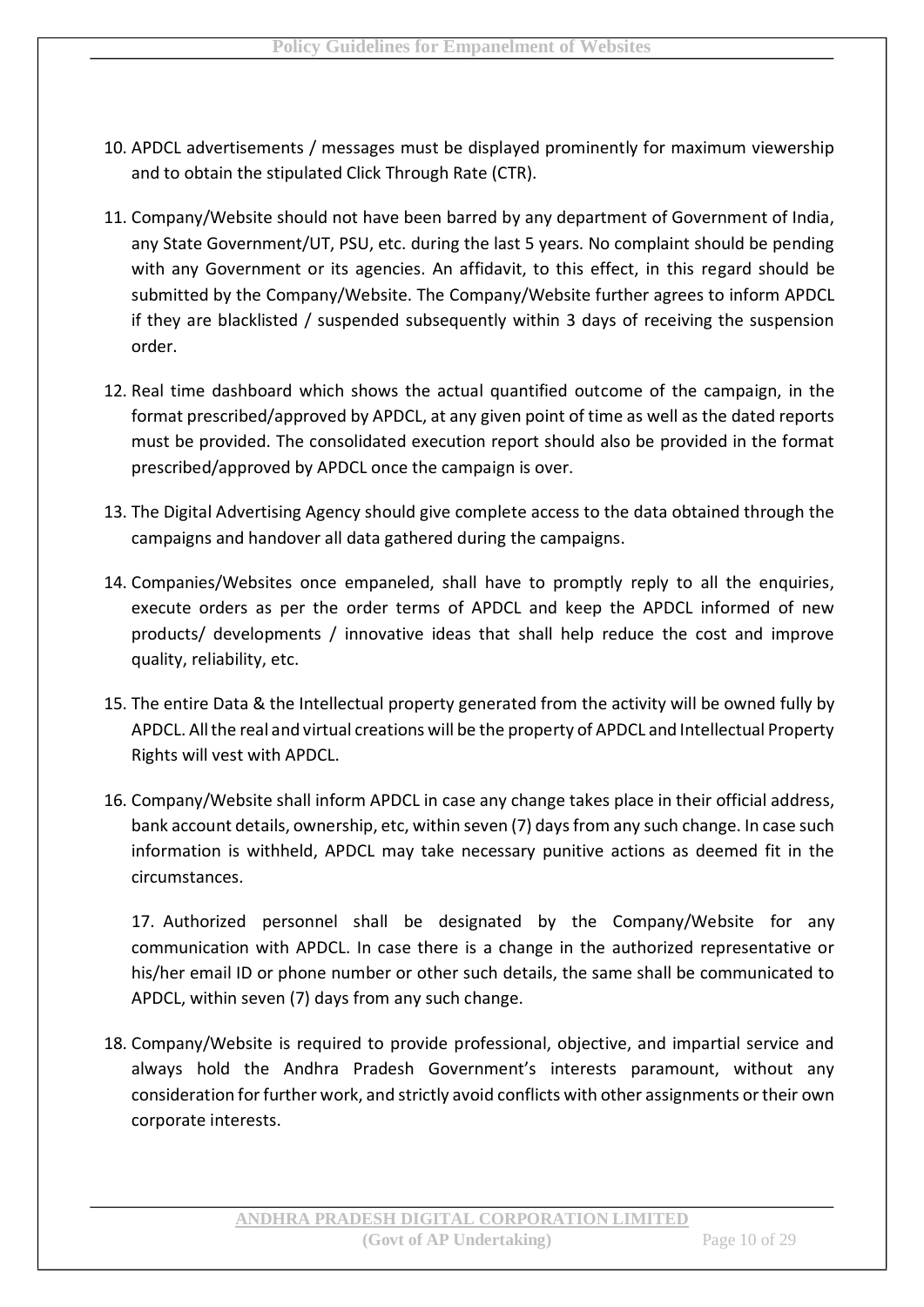19. Company/Website shall apply for empanelment along with notarized relevant documents under name, signature, and seal of authorized signatory, stating that the information submitted by them is correct and they will abide by all Terms & Conditions.

# **VII. Commercial Bid**:

- 1. APDCL shall publish *standard size web banners* on the websites and *standard video Ads (rates will be in multiples of 5 seconds).* APDCL will offer rates to websites for standard banner ads on Cost Per Thousand Impressions (CPTI) basis and a minimum Click-Through Rate (CTR) of 0.30 (i.e. 3 clicks per thousand impressions or 3000 clicks per million impressions) will be fixed across the categories, which should be reflected in the reports generated through the thirdparty server engaged by APDCL for payment purposes. CTR of less than 0.3 but up to 0.2 per Release Order will invite a deduction of 20 per cent in the billed amount. CTR of less than 0.2 but up to 0.1 per Release Order will invite a deduction of 30per percent in the billed amount. CTR of less than 0.1 per Release Order will invite deduction of 50 per cent in the billed amount. The rates shall be determined based on the process detailed in Point 2 below. The APDCL reserves the right to further reduce the L-1 rates discovered through financial bids, if such a need is felt. The decision of VC and MD, APDCL shall be final and binding on all applicants in this regard.
- 2. For the discovery of specific rates, the websites will be categorized into Category A, B and C, depending on their monthly Unique User count.

| Category | Unique Users Per Month (Average of last 12 months from<br>within India) |  |
|----------|-------------------------------------------------------------------------|--|
| A        | 4 Million (40 lakh) and above                                           |  |
| В        | 2 Million (20 lakh) to less than 4 million (40 lakh)                    |  |
| C        | 0.5 Million (5 lakh) to less than 2 million (20 lakh)                   |  |

Minimum Unique User qualification count for each Category shall be: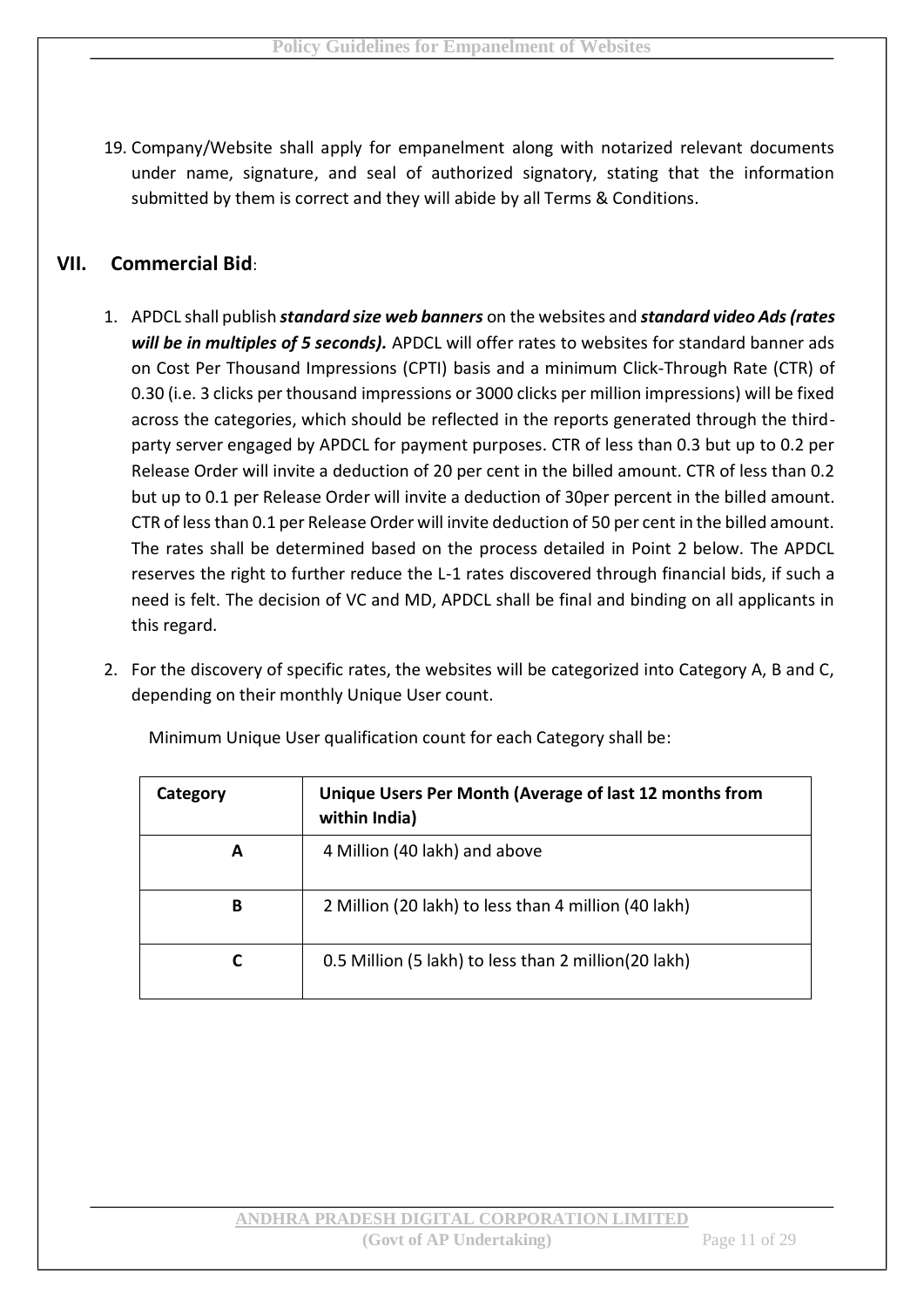3. The website should quote separate rates for the different ad properties (as given in Performa at **Annexure VII)** as per the respective Category that they fallen.

#### **a) Standard Banners:**

Rates are to be quoted in Rs. for following banner sizes on Cost Per Thousand Impression (CPTI) basis:

- a. Banner size 300 X 250Pixels
- b. Banner size 728 x 90Pixels

#### **b) Video Ads:**

The applicants have to quote rates in Rs. per five seconds for the video Ads.

#### **c) Fixed Banner / Property on Home Page:**

APDCL will also release advertisements on the basis of "Fixed Property", only on the first scroll of the Home Page of a website, with a minimum display size of 300X250 pixels. The different rates for the fixed property, which shall be visible to all visitors to a website for a period of 24-hours, will have to be quoted separately.

#### **d) Fixed Video Ads on Home Page:**

APDCL will also release advertisements on the basis of "Fixed Video Ads", only on first scroll of Home Page of a website. The rates for the fixed video ads, which shall be visible to all visitors to a website for one or more days as per requirement, will have to be quoted for 24 hour slot.

- 4. The lowest price quoted for a particular ad in a particular Category shall be the base rate for that ad property in the respective Category.
- 5. To avoid multiplicity of panels, the panel for banner and video ad in each category (namely A, B and C) shall be formed on the basis of quotations obtained for the standard 300X250 pixel size only. In addition, L1 websites for 728X90 pixel size and Video Ads respectively shall also be empaneled in each category, and the L1 rates obtained for these shall be offered to the websites in the panel formed on the basis of quotations obtained for 300X250 pixel size.
- 6. The minimum base rate quoted in a category for the 300X250 pixel banner ad would be offered first to 75% of the applicant websites in that category found eligible on the basis of minimum UU data, who quoted the next lowest rate for the 300 x 250 Pixels standard banner. In case, some websites do not accept the minimum rate in a category, other qualified websites in the category (equal to the shortfall from the target of 75% of the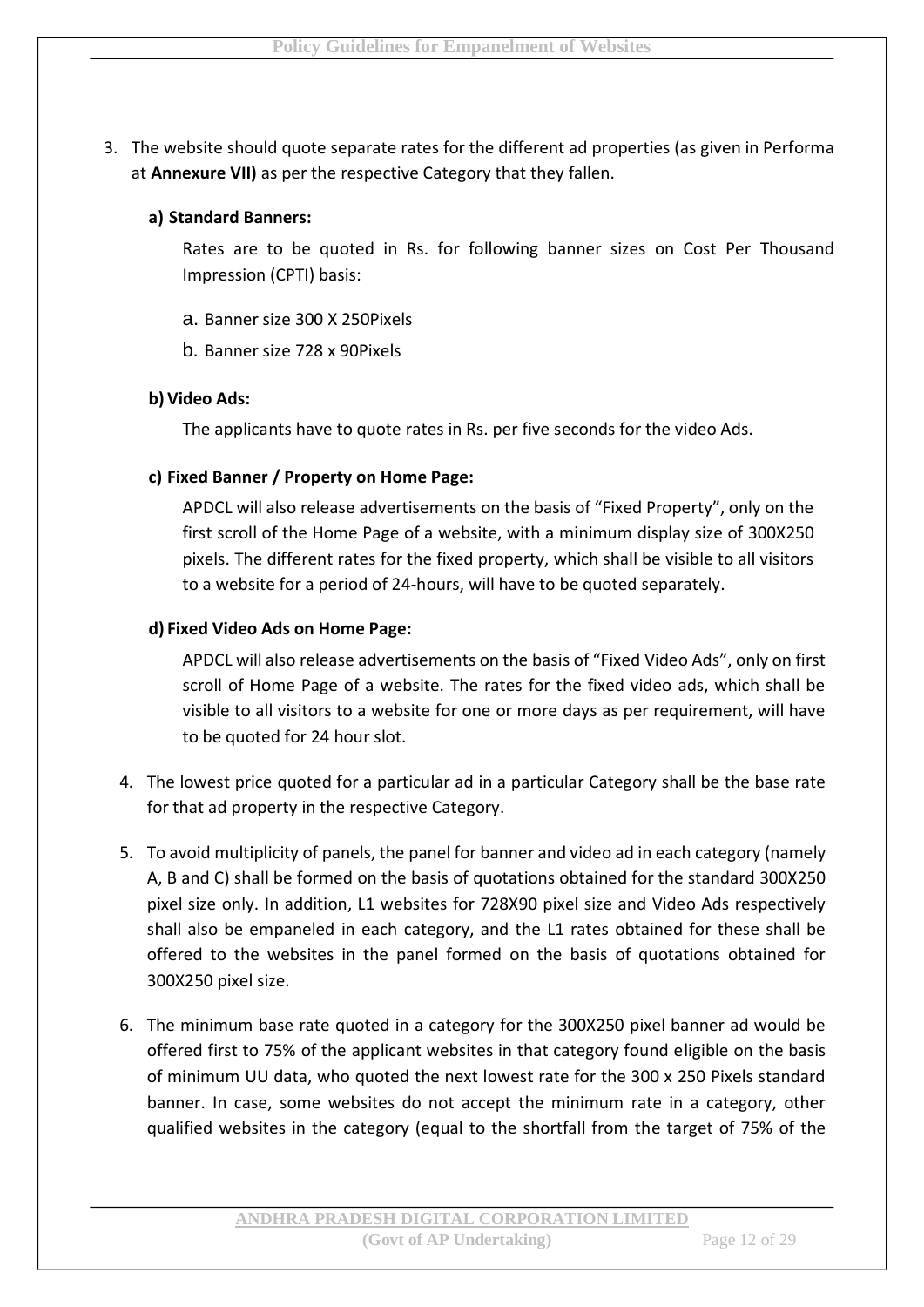eligible websites in a category) would be offered the rate based on the principle of "first offer to the lowest rate offering website".

- 7. APDCL reserves the right to reject the lowest rate quoted in a Category, as the base rate of that Category, if it is apparent that such a rate is higher in comparison with the base rate quoted in a bigger category or websites.
- 8. All rates quoted will be final (net rates). However, applicable Service Tax shall be paid by APDCL.
- 9. The website will have to submit bills ONLINE and Physical bills along with a campaign report that will mention the number of impressions generated and the CTR, 15 days from the last day of the Release Order.
- 10. APDCL-empaneled websites will place all APDCL released advertisements only through the Third-Party-Ad-Server (3-PAS), but, in case of APDCL deciding to accept reports from a third-party server for recorded reasons, APDCL will not bear any cost in this regard and the entire expenditure will be borne by the website only. The reports, however, will still have to be generated and submitted as mentioned in Para (x) above as the same will be required to verify the campaign credentials and processing of bills.
- 11. The website owner should comply with extant rules and regulations as prescribed by the Government.
- 12. There will be no change in rates once offered to and accepted by an empaneled website for the entire period of empanelment. Websites that bid shall ensure that the rates quoted are all inclusive and no deviation in any of the conditions would be made nor would any increase in rates be allowed during the empanelment period.
- 13. The cost of all technical requirements, such as adapting the design/Developing format provided by APDCL to the website's format, shall be borne by the website.

# **VIII. Other Terms and Conditions**:

1. Websites applying for empanelment will submit a notarized certificate under name, signature and seal of authorized signatory, stating that the information submitted by them is correct and they will abide by all Terms & Conditions of APDCL empanelment as well as the decision of APDCL regarding their empanelment. In case, the information submitted by the websites is found to be false / incorrect in any manner, the website can be suspended and / or debarred from empanelment or applying for empanelment for next three years.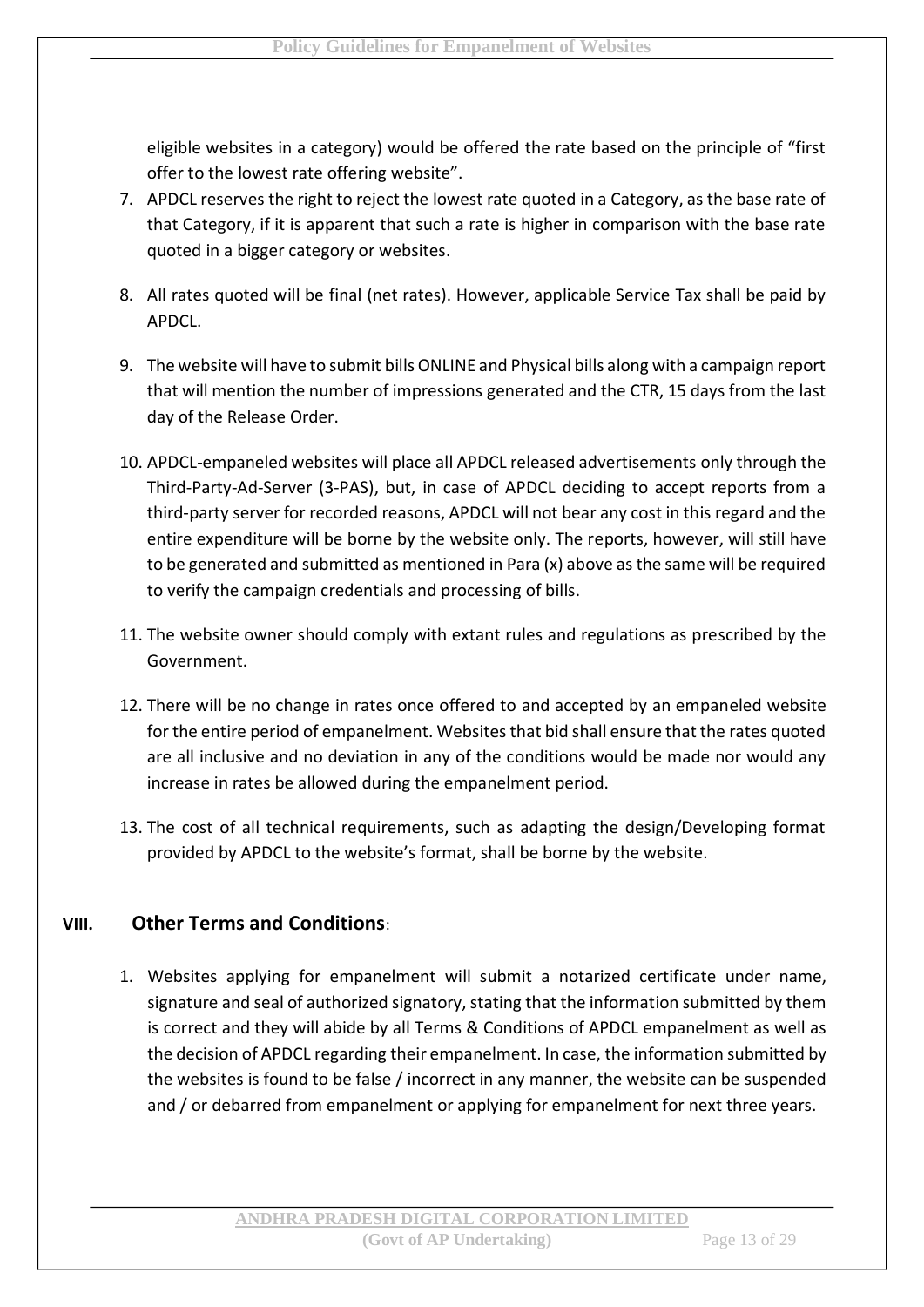- 2. Empanelment and advertisement rates finalized shall be valid until 31<sup>st</sup> March 2025, and are likely to be renewed based on performance until the next rate panel is prepared.
- 3. The applications of eligible websites shall be considered if they fulfil the UU criteria for respective categories and are willing to work on the approved fixed rates for two years to join the panel. However, the decision of the Govt is final.
- 4. Every year the APDCL will review the Unique User Data of each of the empaneled websites and change their category on the basis of corresponding rates. The decision of the VC and MD, APDCL, will be final in this regard.
- 5. An empaneled website may be debarred from Govt ads from APDCL, for the remaining period if it refuses to accept and carry advertisements issued by it on behalf of the Ministries / Departments of Govt of AP, PSUs and Autonomous Bodies/all Govt Institutions.
- 6. The decision of VC and MD, APDCL is final in case there is a disagreement over any of the provisions mentioned above for empanelment of websites and their rates and other terms and conditions. The appeals, if any, lies with Govt.

#### **IX. Process of Engagement**

- 1. The Company/Website shall apply in the prescribed format to the APDCL which, in turn, will process the applications based on the eligibility criteria and the job requirement. Application form can be found in *Annexure II.*
- 2. The Company/Website will have to enter into an agreement/contract with APDCL. The broad terms of agreement are at *Annexure IV.*
- 3. Without such agreement/contract on the part of Company/Website, APDCL shall not consider them for government outreach campaigns.
- 4. Empanelment does not confer any right to place work orders. Work orders will be released as per needs and requirements of the Govt.
- 5. Payment schedules shall be as per Government norms/Work orders.

# **X. Validity Period for Policy Guidelines**

These policy guidelines will remain valid for a period of five (5) years or until modified by Govt Order.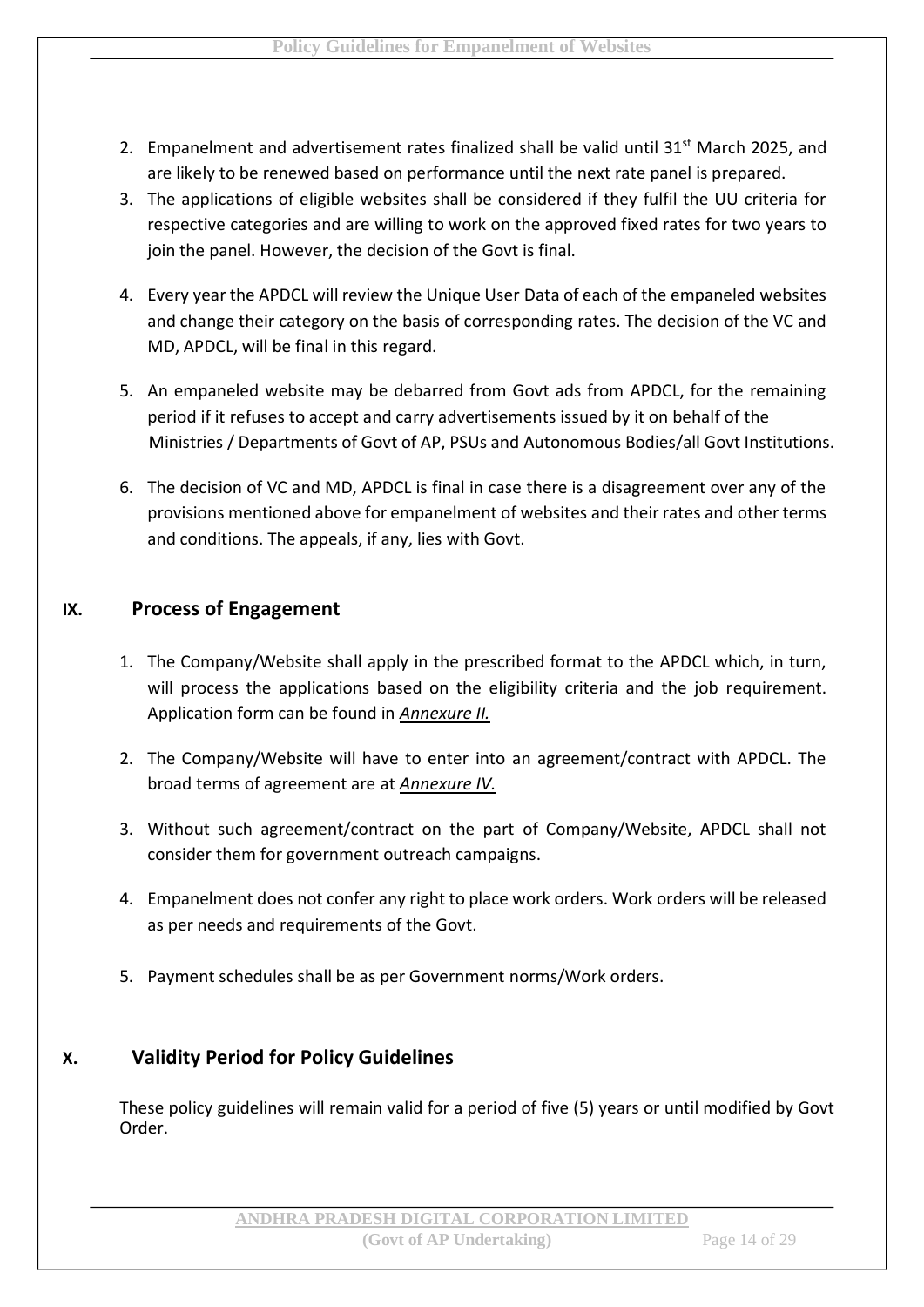### **XI. Period of Empanelment**:

The duration of the empanelment of the company/website shall be for a period of one (1) year, extendable for further periods of one (1) year or more at a time, as decided by APDCL.

#### **XII. Completeness of Response**:

- 1. Companies/Websites are advised to study all instructions, forms, terms, requirements, and other information in the document carefully.
- 2. Submission of the proposal shall be deemed to have been done after careful study and examination of the document with full understanding of its implications.

#### **XIII. Preparation Costs and Related Issues**:

- 1. Company/Website is responsible for all costs incurred in connection with participation in this process, including but not limited to, costs incurred in conduct of informative and other diligence activities, participation in meetings/discussions/presentations, preparation of the document, in providing any additional information required by the nodal agency to facilitate the evaluation process, or "conduct of due diligence", where required.
- 2. APDCL will in no case be responsible or liable for these costs, regardless of the conduct or outcome of the process.
- 3. All materials submitted by the participant will become the property of APDCL and may be returned completely at its sole discretion.

# **XIV. Security Deposit**

1. At the time of empanelment, Company/Website shall furnish a security deposit of Rs 50,000 (Rupees Fifty Thousand only) to Andhra Pradesh Digital Corporation Limited, as compensation for the website's failure to complete its obligations under the contract.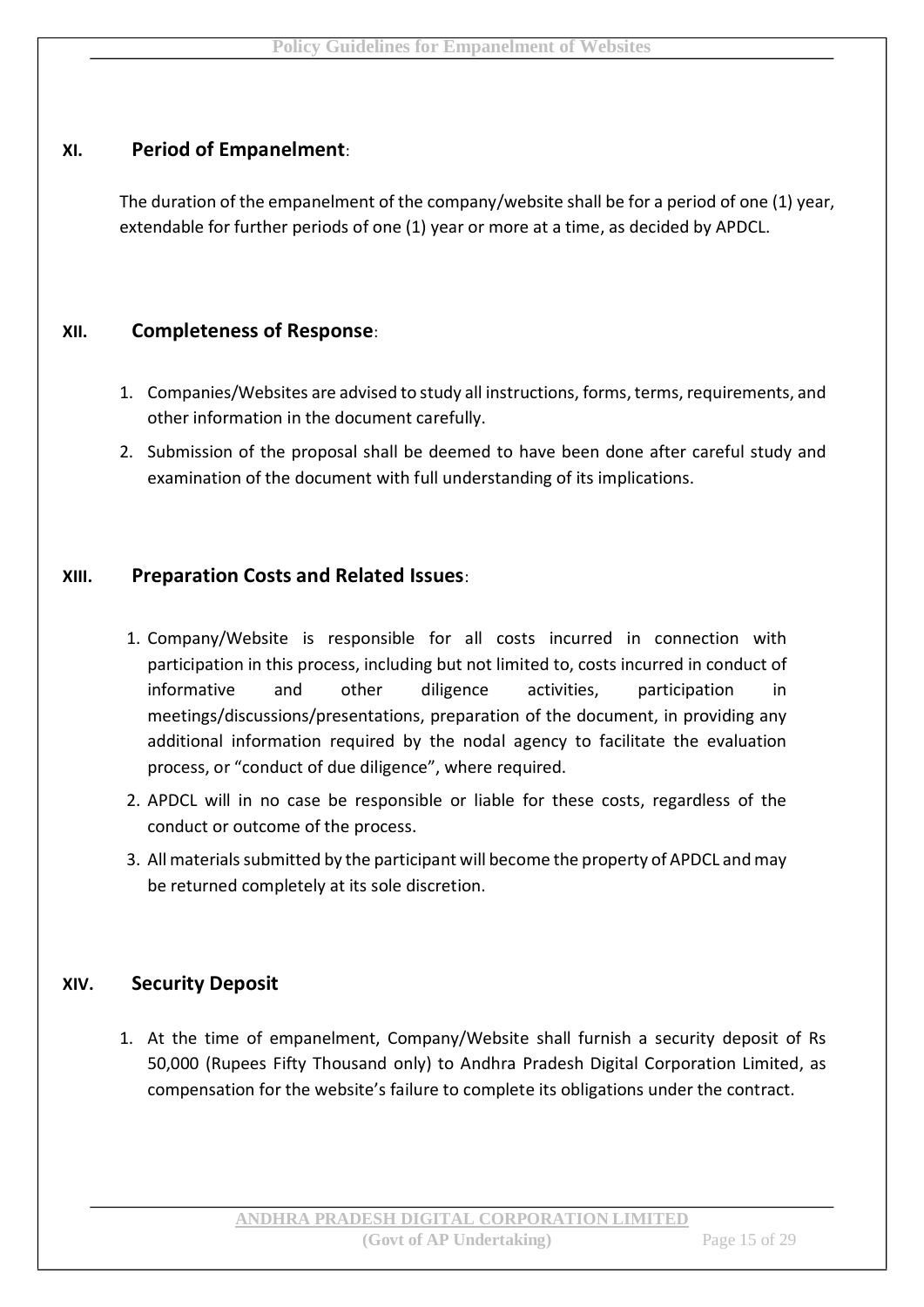- 2. Security Deposit shall be in the form of Bank Guarantee from any Nationalized Bank or any large and reputed, scheduled commercial Bank, valid for 1 year and extendable till the completion of the empanelment.
- 3. The security deposit will be discharged by the Andhra Pradesh Digital Corporation Limited and returned to the website not later than thirty (30) days following the date of completion of all formalities under the contract.

#### **XV. Penalty**

Failure to comply with the stipulated timeline for website advertisements will attract a penalty of ₹10,000/- (Rupees Ten thousand only) per day for every advertisement on a given website.

Delays beyond a day will result in cancellation of the orders, blacklisting of the empaneled company/website, and the company/website will also forfeit the security deposit.

#### **XVI. Revocation of Agreement/Contract:**

- 1. The agreement/contract of company/website with APDCL shall be revoked/suspended if it is found in contravention of any of the criteria listed in this document.
- 2. APDCL can decline, suspend and / or debar from empanelment or from applying for empanelment for the next three years if a material misrepresentation is made or discovered.
- 3. If during the period of agreement/contract, the company/website fails to comply with the laws of the land, the agreement/contract shall stand revoked.
- 4. The company/website will be under contractual obligation to furnish only genuine information to APDCL. If any claims for payment are made on the basis of false/incorrect information, the agreement/contract is liable to be revoked. This is without prejudice to any further punitive action as deemed fit by APDCL on the matter.
- 5. The APDCL shall at any time be entitled to determine and terminate the Agreement for any reason including unsatisfactory performance or violation of any terms of the Agreement. A notice in writing from APDCL shall be issued giving 07 (seven) days' time for such termination. In case of such termination, APDCL shall pay the company/website charges up to the effective date of termination. However, any such termination shall not relieve the company/website of any of the service provided by them prior to such termination.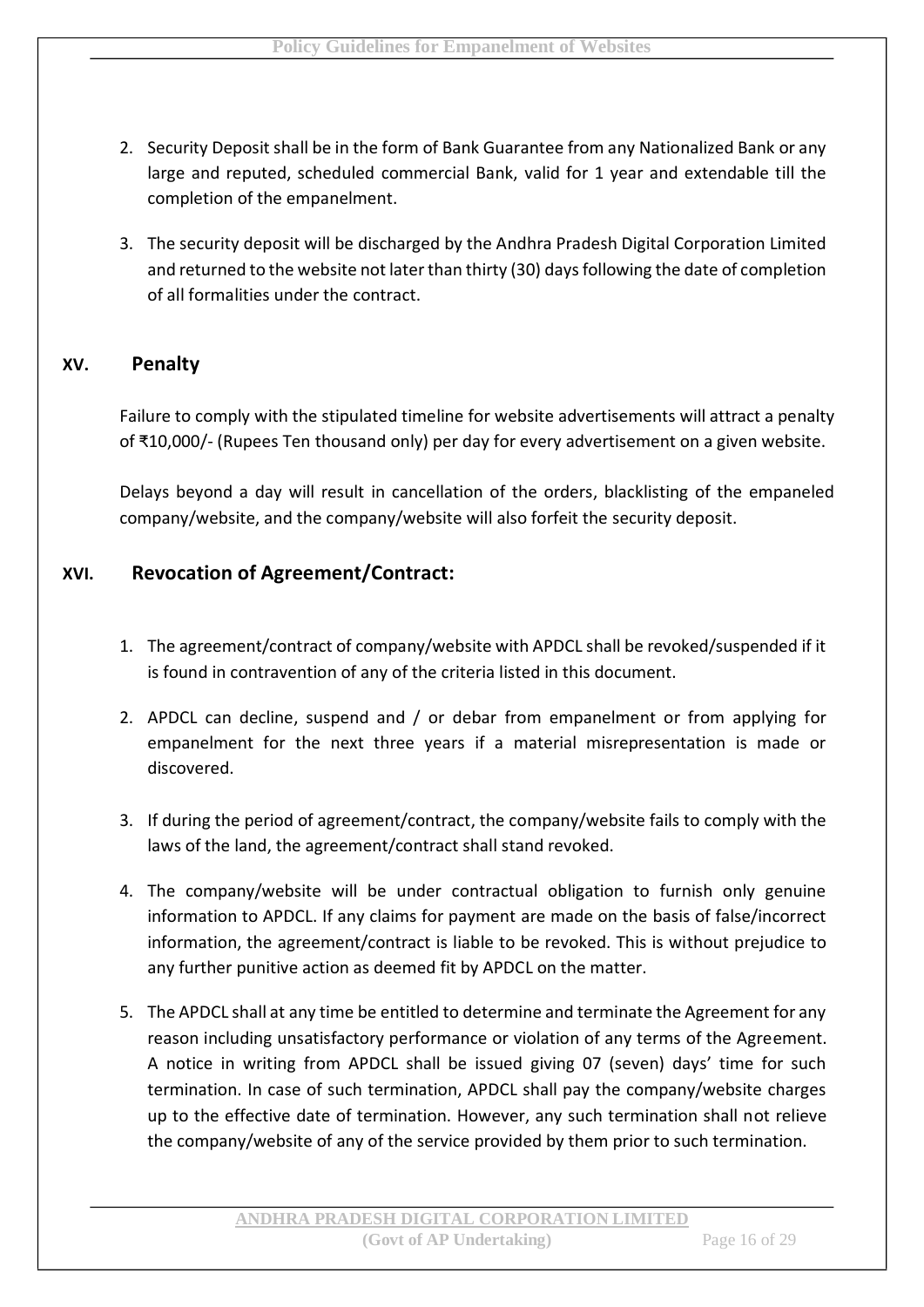- 6. Time is the essence in digital media. If the work order is not completed within the stipulated time or extended time, APDCL will hold full authority to cancel the tender or take any such action that will be deemed fit to the occasion at the risk and cost of the successful company/website.
- 7. In all the scenarios listed above, where the company/website's empanelment is cancelled / suspended / debarred, the company/website will forfeit the security deposit.
- 8. Notwithstanding anything contained in this document, APDCL reserves the right to accept or reject any Proposal, at any time without any liability or any obligation for such rejection, without assigning any reasons thereof.
- 9. All rights are vested with the APDCL only for repeal/change/cancel, the whole process of Empanelment without assigning any reasons there for.

#### **XVII. Force Majeure**:

- 1. Neither party will be liable in respect of failure to fulfil its obligations, if the said failure is entirely due to Act of God, Governmental restrictions or instructions, natural calamities or catastrophes, epidemics, or disturbances in India.
- 2. Force Majeure shall not include:
	- a. Any event which is caused by the negligence or internal action of a party or by or of such party's agents or employees, nor
	- b. Any event which a diligent party could reasonably have been expected both to take into account at the time of being assigned the work and avoid or overcome with utmost persistent effort in the carrying out of its obligations as per the agreement.
	- c. Insufficiency of funds or manpower or inability to make any payment required for execution of services in the contract.
- 3. A party affected by any event of Force Majeure shall immediately notify the other party of such event, providing sufficient and satisfactory evidence of the nature and cause of such event, and shall similarly give written notice of the restoration of normal conditions as soon as possible.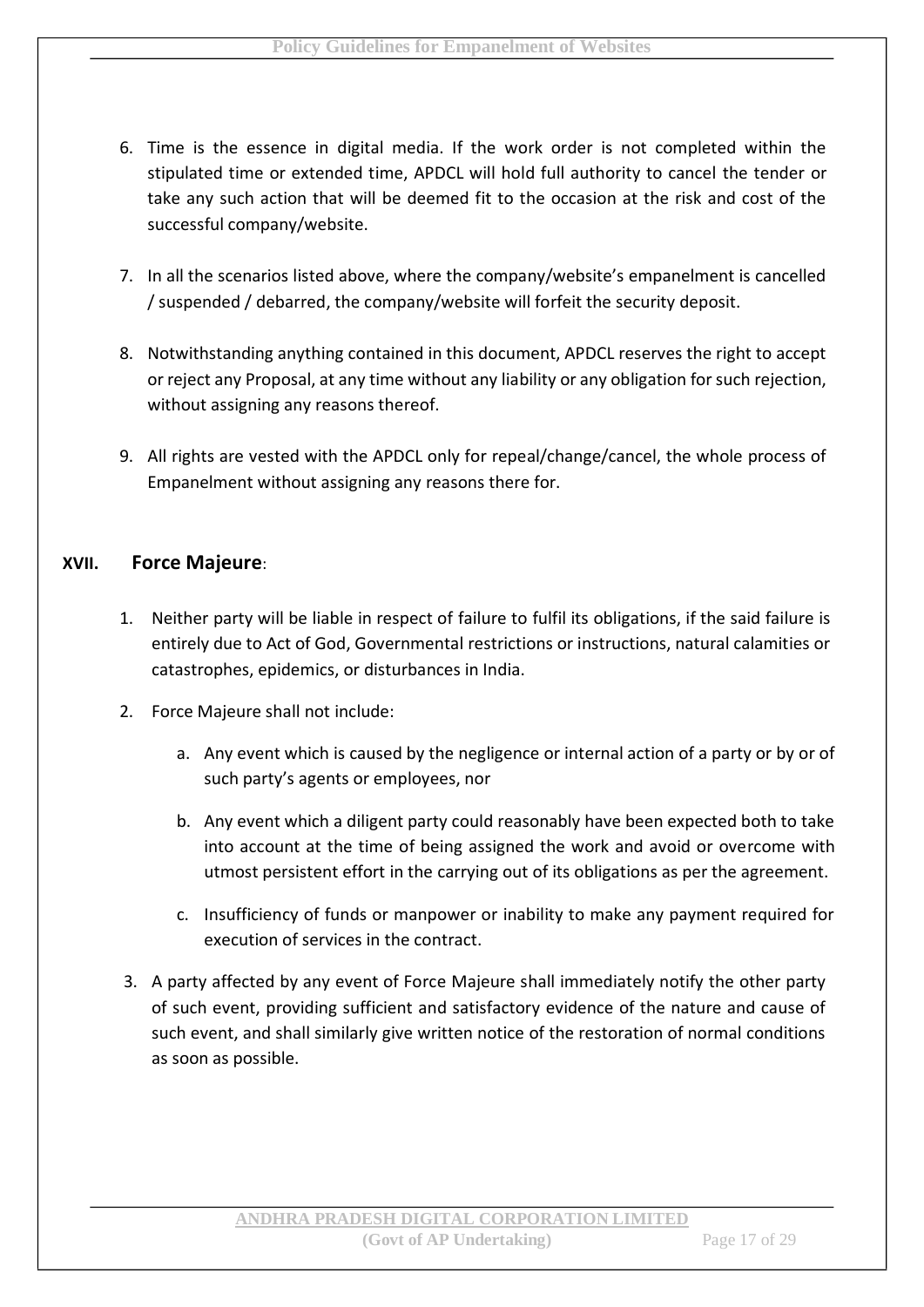#### **XVIII. Dispute Resolution**:

In case of any dispute or differences between the parties hereto arising out of or in connection with the deed of whatsoever nature, the same shall be referred to a Sole Arbitrator to be mutually agreed and appointed by both the Parties. The arbitration shall be held at Vijayawada only. The award as passed by the Sole Arbitrator will be binding on the Parties and the same shall not be challenged on the ground of jurisdiction of the Arbitrator.

#### **XIX. Legal**:

In case of any dispute, efforts would be made to resolve it amicably. However, if the dispute is not resolved amicably, all disputes will lie in the jurisdiction of Courts within Vijayawada only.

#### **XX. Empanelment Document**:

The empanelment document shall be obtained free of cost, from the Office of The Vice Chairman & Managing Director, APDCL 5th Floor, Next Space Building, Kunchanapalli, Tadepalli Mandal, Guntur - 522501, Andhra Pradesh or it can be downloaded from www.ipr.ap.nic.in or www.apdc.ap.gov.in .

For the downloaded empanelment document, the applicant should give a declaration for not having tampered the downloaded empanelment document.

#### **XXI. Details of Fee**:

The Applicant must submit their application by paying ₹ 5,000 (Five Thousand Rupees only, Nonrefundable) in the form of DD from any nationalized bank in favor of the "Chief General Manager - Finance, APDCL" with the checklist of documents listed in ANNEXURE VIII.

# **XXII. Last Date of Submission of Tender**:

The last date of submission of tender would be 4PM on 28<sup>th</sup> Feb 2022.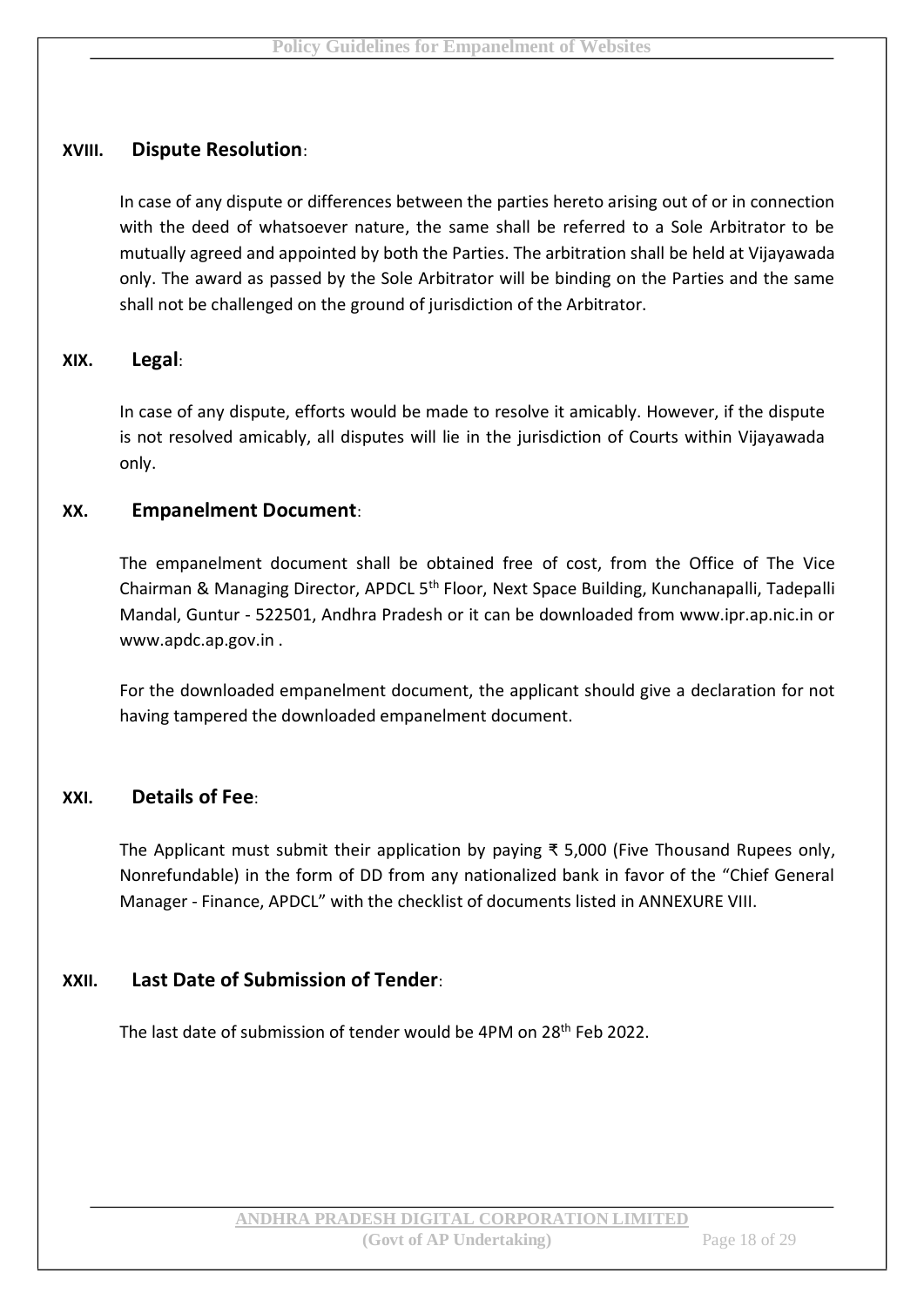#### **SIGNATURE OF THE APPLICANT:**

**NAME IN BLOCK LETTERS:** 

**DESIGNATION:** 

**DATE:** 

**ADDRESS:** 

**COMPANY SEAL:**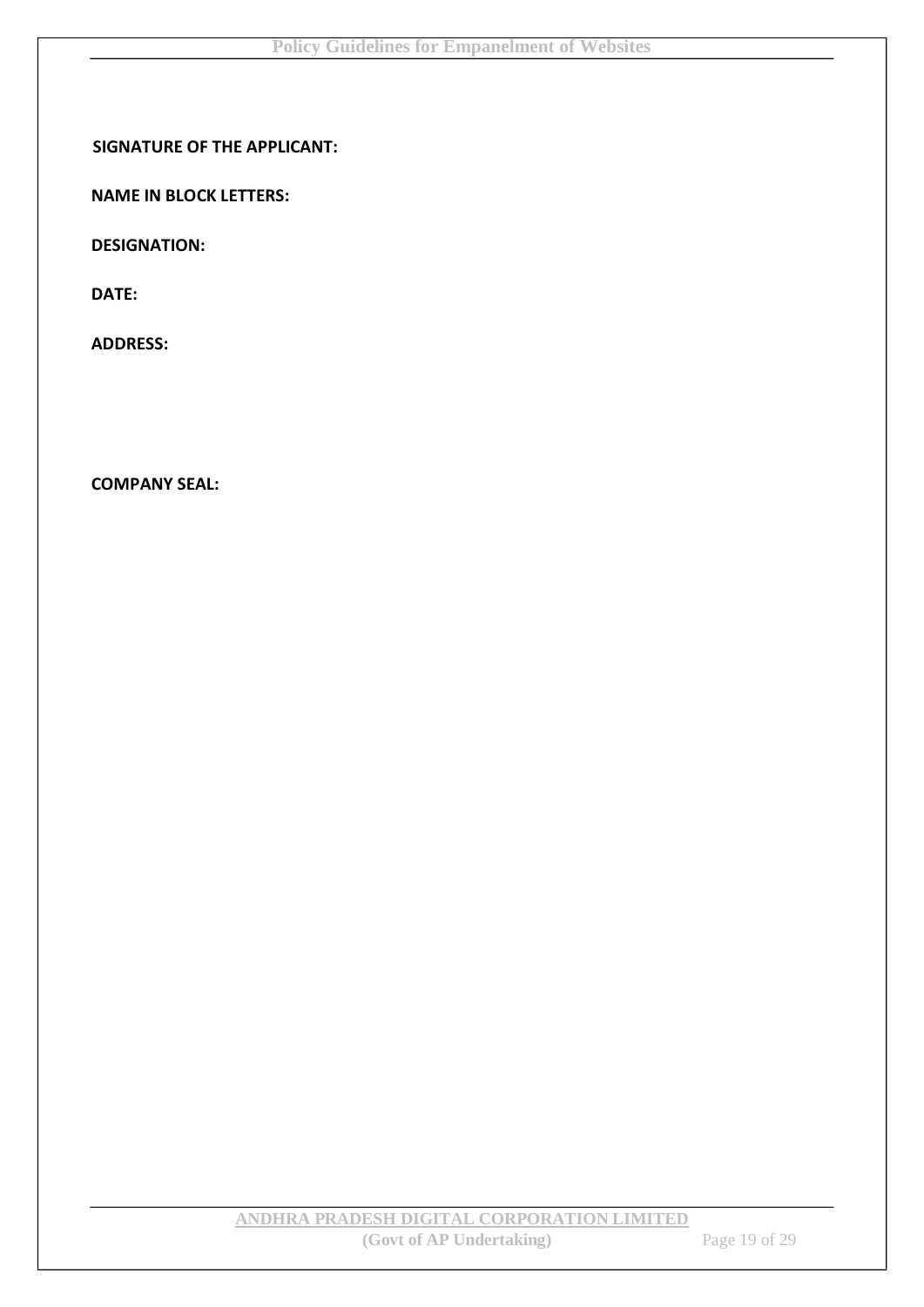# **Annexure I**

# **BID SUBMISSION PROCEDURE**

**SUB:** Empanelment of Websites with APDCL for Government Advertisements –Reg **Ref:** EOI Notice 002/APDCL/RFE - Websites - 01/2022 Dated 4th Feb 2022

**\*\*\*\*\***

- 1. The bids shall be **accepted only in two bid system** consisting of **Technical Bid** and **Financial Bid.**
- 2. **One large envelope** superscribed **"Application for Empanelment of Internet Websites with APDCL"** must contain separate sealed envelopes for Technical Bid and Financial Bid.
- 3. The large envelope should indicate the following clearly:
	- Name of the website Name of the company Name/Contact number/Email ID of the authorized signatory Address of the company
- 4. **The large envelope should contain** the following **three separate envelopes** bearing the following superscripting:
	- I. **Non-Refundable processing fee** This envelope should contain a Demand Draft of Rs 5,000/- in name of "Chief General Manager - Finance, APDCL" which is nonrefundable processing fee.
	- II. **Financial Bid:** Annexure VII "Financial Bid Ad Properties and Quotes" goes in this envelope
	- III. **Technical Bid:** All other documents go in this envelope.
- 5. The applicants should submit their completed bids within the stipulated time to the following address either by Speed Post/ Registered Post/ Courier/ by hand:

Vice-Chairman & Managing Director, APDCL 5th Floor, Next Space Building, Kunchana Palli, Tadepalli Mandal Guntur - 522501, Andhra pradesh.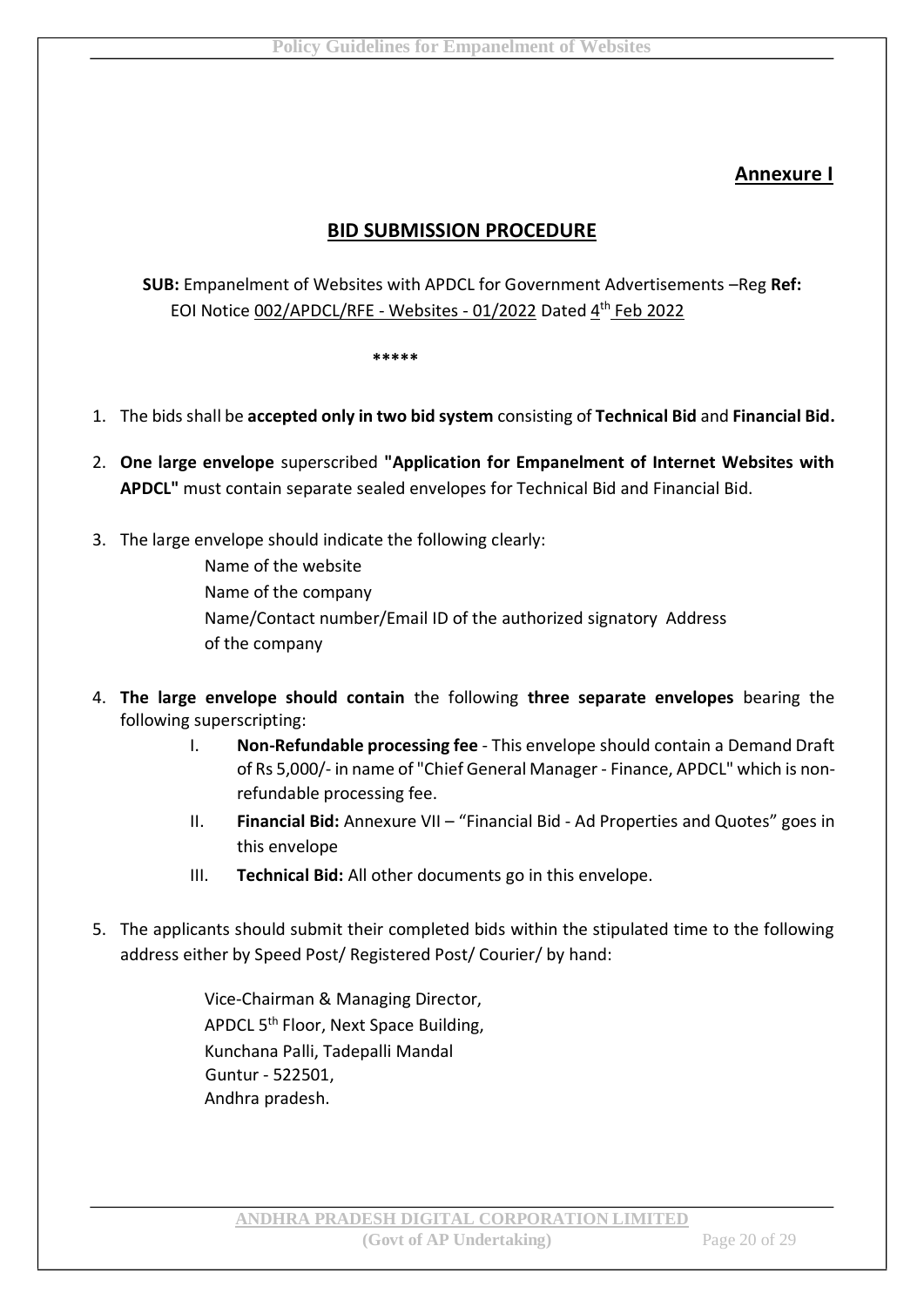# **Annexure II**

#### **APPLICATION FORM**

**DATE:**

To, The Vice-Chairman & Managing Director, APDCL, 5<sup>th</sup> Floor, Next Space Building, Kunchana Palli, Tadepalli Mandal, Guntur - 522501 Andhra Pradesh

**SUB:** Empanelment of Websites with APDCL for Government Advertisements –Reg

Ref: EOI Notice 002/APDCL/RFE - Websites - 01/2022 Dated 4<sup>th</sup> Feb 2022

**\*\*\*\*\***

- 6. With reference to your empanelment notice, we, having examined all relevant documents and understood their contents, hereby submit our Application for Empanelment of our Website.
- 7. We acknowledge that the APDCL will be relying on the information provided in the Application and the documents accompanying the Application for Empanelment of Website, and we certify that all information provided in the Application and in the Appendices are true and correct, nothing has been omitted which renders such information misleading; and all documents accompanying such Application are true copies of their respective originals.
- 8. This statement is made for the express purpose of empanelment of the website with APDCL.
- 9. We shall make available to APDCL any additional information it may deem necessary or require for supplementing or authenticating the Application.
- 10. We declare that:
	- (a) We have examined and have no reservations to the documents, including any Addendum(s) issued by APDCL.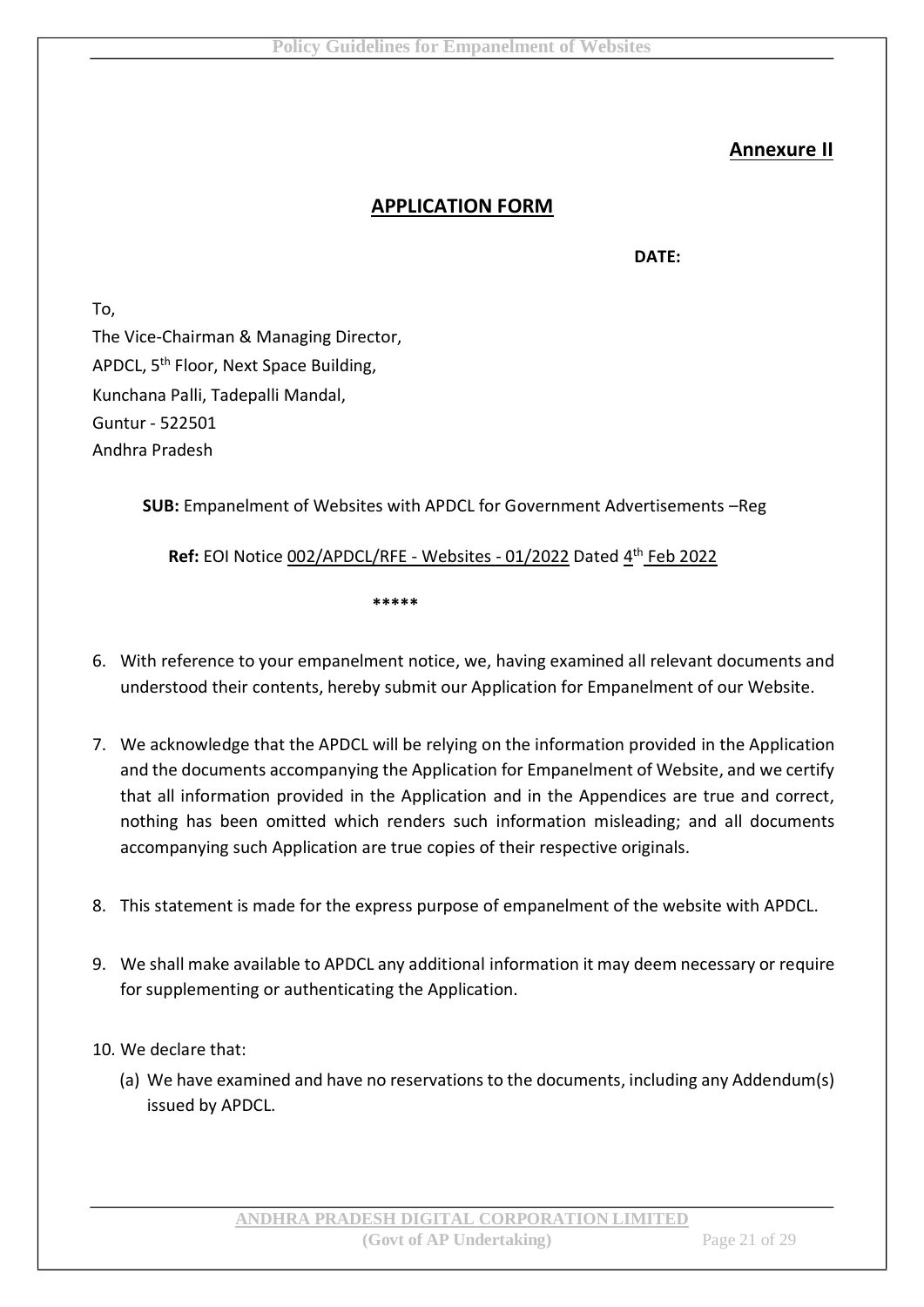- (b) Our Team handling APDCL do not have any conflict of interest as mentioned in the Documents.
- (c) We have not directly or indirectly or through an agent engaged or indulged in any corrupt practice, fraudulent practice, coercive practice, undesirable practice, or restrictive practice in respect of any tender or request for proposal issued by or any agreement entered with Authority or any other public sector enterprise or any government, Central or State; and
- (d) We have taken steps to ensure that in conformity with the provisions of this proposal, no person acting for us or on our behalf will engage in any corrupt practice, fraudulent practice, coercive practice, undesirable practice, or restrictive practice.
- 11. We understand that you may cancel the empanelment process at any time and that you are neither bound to accept any Proposal that you may receive nor to select the website, without incurring any liability to APDCL in accordance with the document.
- 12. We further certify that regarding matters relating to security and integrity of the country, we have not been charge-sheeted or convicted by any agency of the Government or by a Court of Law for any offence committed by us or by any of our Associates.
- 13. We agree and understand that the application is subject to the provisions of the EOI document. In no case, shall we have any claim or right of whatsoever nature if the work order is not awarded to me/us or our application is not opened or rejected.
- 14. In the event of my/our firm being selected as one of the empaneled websites, we agree and undertake to provide the services in accordance with the provisions.
- 15. We have studied all the documents carefully, we understand that we shall have no claim, right or title arising out of any documents or information provided to us by the APDCL or in respect of any matter arising out of or concerning or relating to the Selection Process including the award of work.
- 16. We agree and undertake to abide by all the terms and conditions of the Document. In witness thereof, we submit this Application under and in accordance with the terms of the Document.
- 17. We enclose the following documents:
	- a. Empanelment document duly signed in each page and enclosed in token of accepting the empanelment conditions.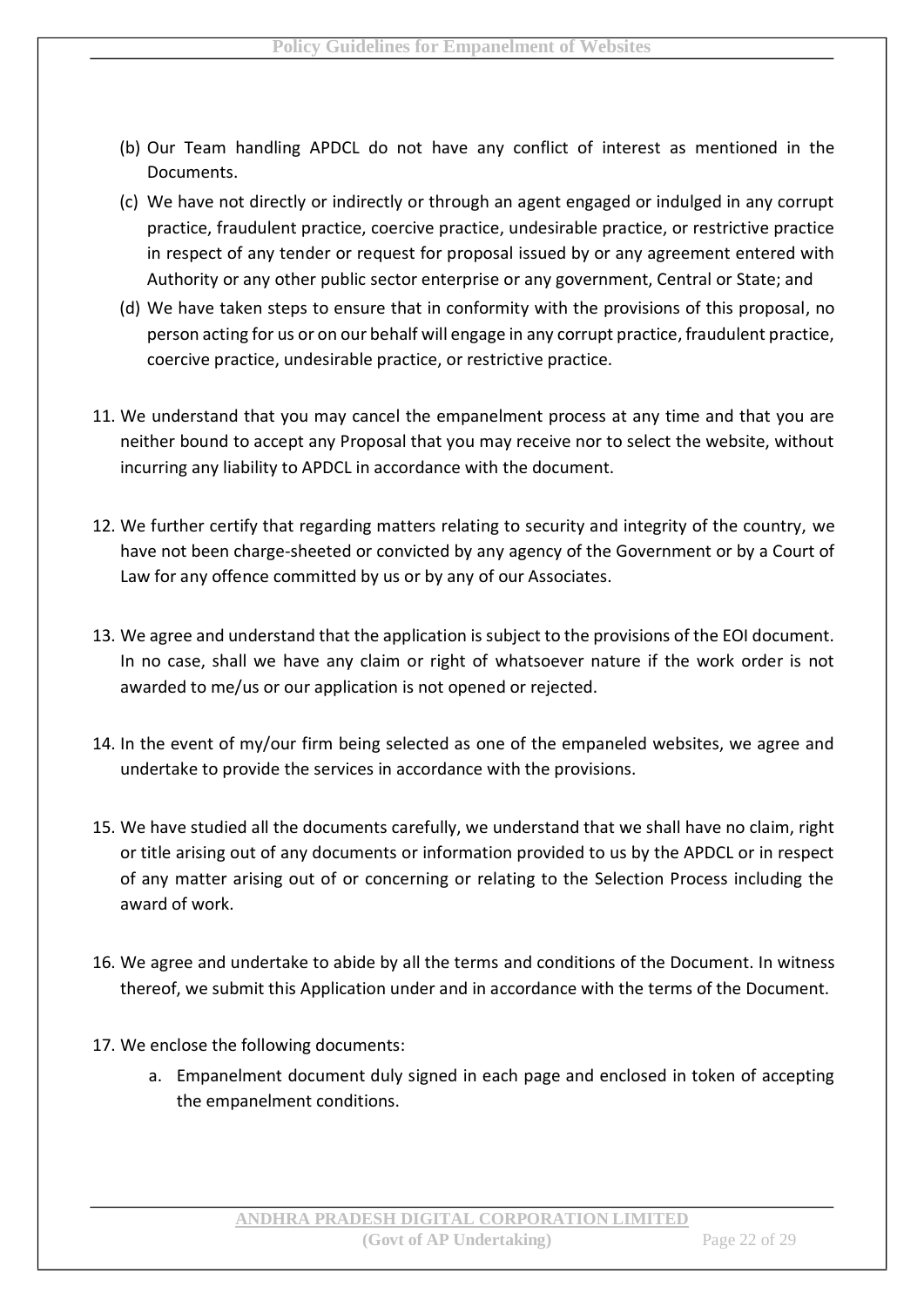- b. DD no.\_\_\_\_\_\_\_\_\_\_\_\_\_\_\_\_ for ₹5,000/- (Rupees Five Thousand only), towards empanelment process fee.
- c. Bank Guarantee for ₹50,000/- (Rupees Fifty Thousand only), towards security deposit.
- d. Average Unique User Count per month (over the last 12 months exactly proceeding the month of application for empanelment), duly certified by the website's Auditors. e. Application Form (Annexure II)
- f. Details of the Applicant (Annexure III)
- g. Agreement (Annexure IV)
- h. Declaration for not having black-listed either by APDCL or by any other Govt. agencies (as per Annexure-V)
- i. Declaration for not having tampered the empanelment document downloaded from the website www.ipr.ap.nic.in or www.apdc.ap.gov.in (Annexure-VI)
- j. The copy of certificate of incorporation/registration and copy of Memorandum and Articles of Association in case of Private / Public Limited Companies. Copy of LLP registration or registered partnership deed in case of Partnership Firm
- k. Copy of PAN allotment Certificate/ PAN Card issued by Income Tax Department in case of Indian Company
- l. Copy of GST Registration certificate

#### **SIGNATURE OF THE APPLICANT:**

**DATE:** 

**NAME IN BLOCK LETTERS:** 

**DESIGNATION:** 

**ADDRESS:** 

#### **SEAL OF THE APPLICANT COMPANY:**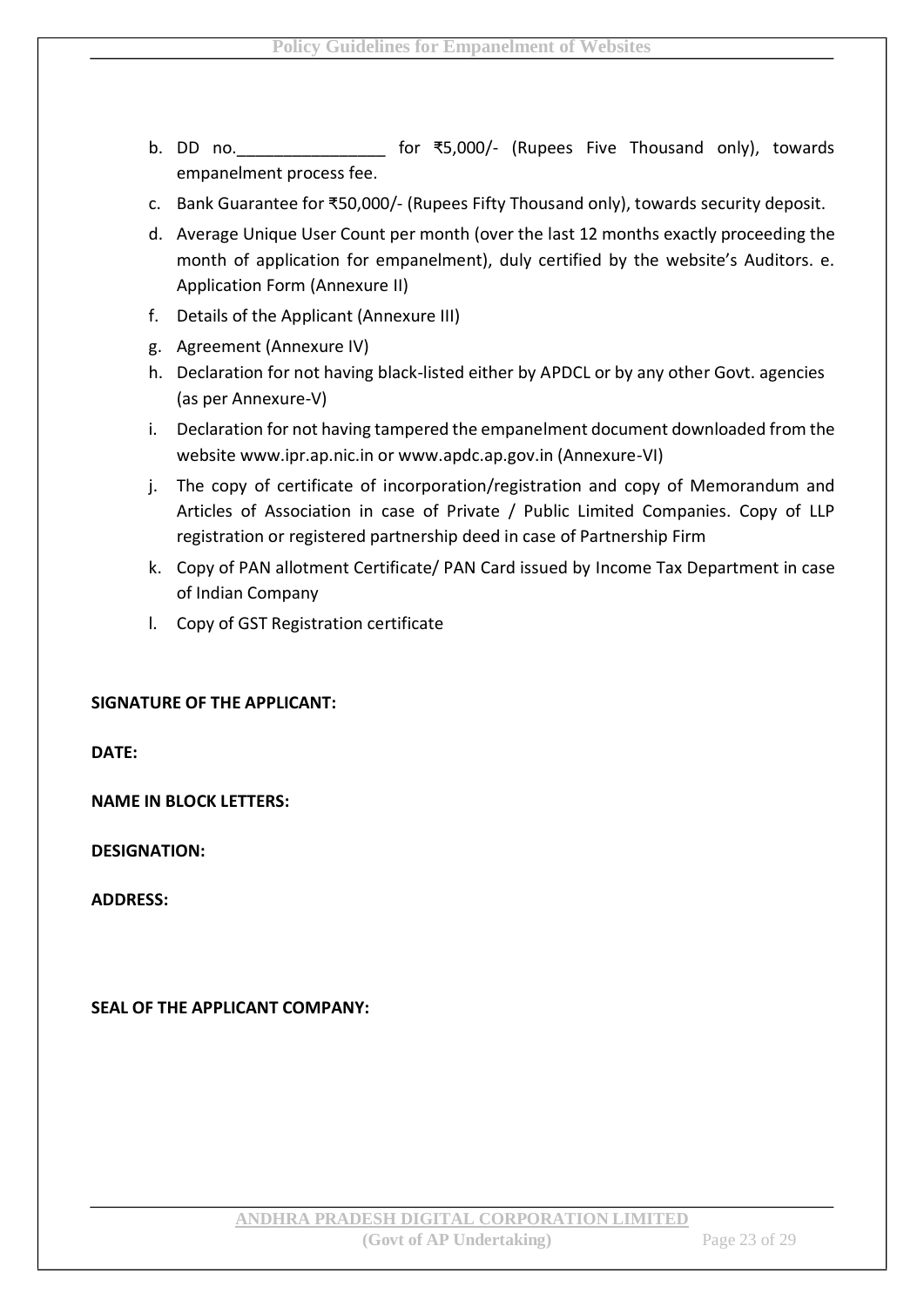#### **Annexure III**

# **Details of the Applicant**

**(Certified by a Chartered Accountant):**

**SUB:** Empanelment of Websites with APDCL for Government Advertisements –Reg Ref: EOI Notice 002/APDCL/RFE - Websites - 01/2022 Dated 4<sup>th</sup> Feb 2022

| S. No | <b>Particulars</b>                                                            | <b>Details</b> |
|-------|-------------------------------------------------------------------------------|----------------|
| 1.    | Name of the Website<br>(URL)                                                  |                |
| 2.    | Name of the Owner<br>Company                                                  |                |
| 3.    | <b>Registered Office</b><br><b>Address</b>                                    |                |
| 4.    | Telephone No.                                                                 |                |
| 4.    | Email                                                                         |                |
| 5.    | Date of Establishment                                                         |                |
| 6.    | Date of Launch of Website                                                     |                |
| 7.    | Date from which the<br>website is in continuous<br>operation                  |                |
| 8.    | Average Number of<br>Unique Users/ month for<br>last 12 months.               |                |
|       | Is the Website India based<br>(Yes/No)                                        |                |
|       | If the answer to the above question is no, does the website have wholly owned |                |
|       | company registered and operating in India, which looks after their Indian     |                |
|       | advertisement business. If yes, the details thereof:                          |                |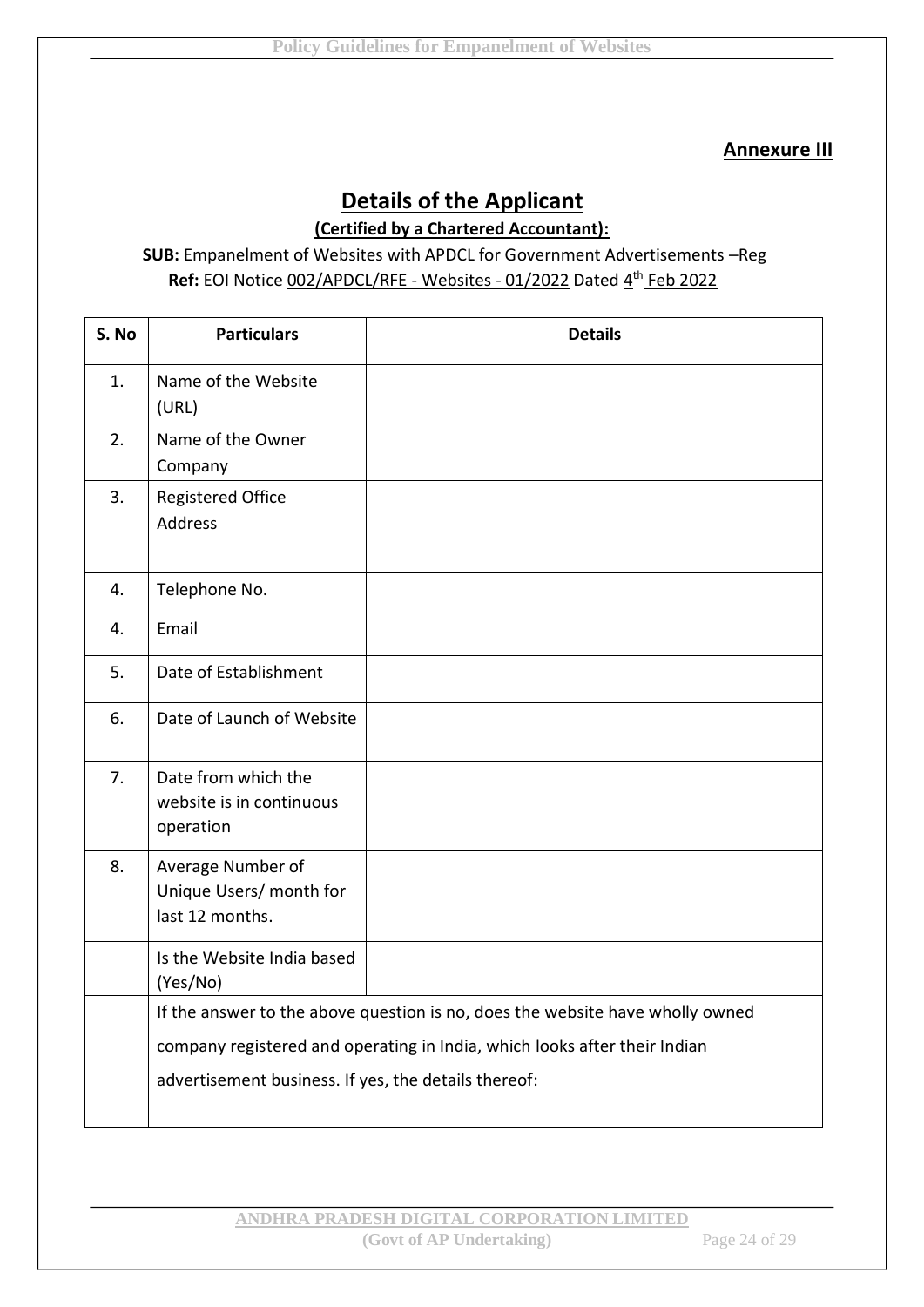| 9.  | PAN No.                                                                                                       |  |
|-----|---------------------------------------------------------------------------------------------------------------|--|
| 10. | GSTN No.                                                                                                      |  |
| 11. | Bank account details<br>Account holder name:<br>Name of the bank:<br>Branch:<br>IFCS code:<br>Account Number: |  |
| 12. | Details of<br>contact<br>person who will work<br>with APDCL                                                   |  |
| 13. | Name of the Proprietor/<br>Partners/Directors                                                                 |  |
| 14. | Name of Authorized<br>Signatory:<br>Position:<br>Telephone:<br>Mobile:<br>Email:                              |  |

#### **PLACE:** DATE:

**SIGNATURE OF THE BIDDER:** 

**NAME:** 

**DESIGNATION:** 

**COMPANY SEAL:** 

#### **SIGNATURE OF CHARTERED ACCOUNTANT:**

(with seal, membership no. and Address) UDIN generated by registering the : certificate attested/certified by CA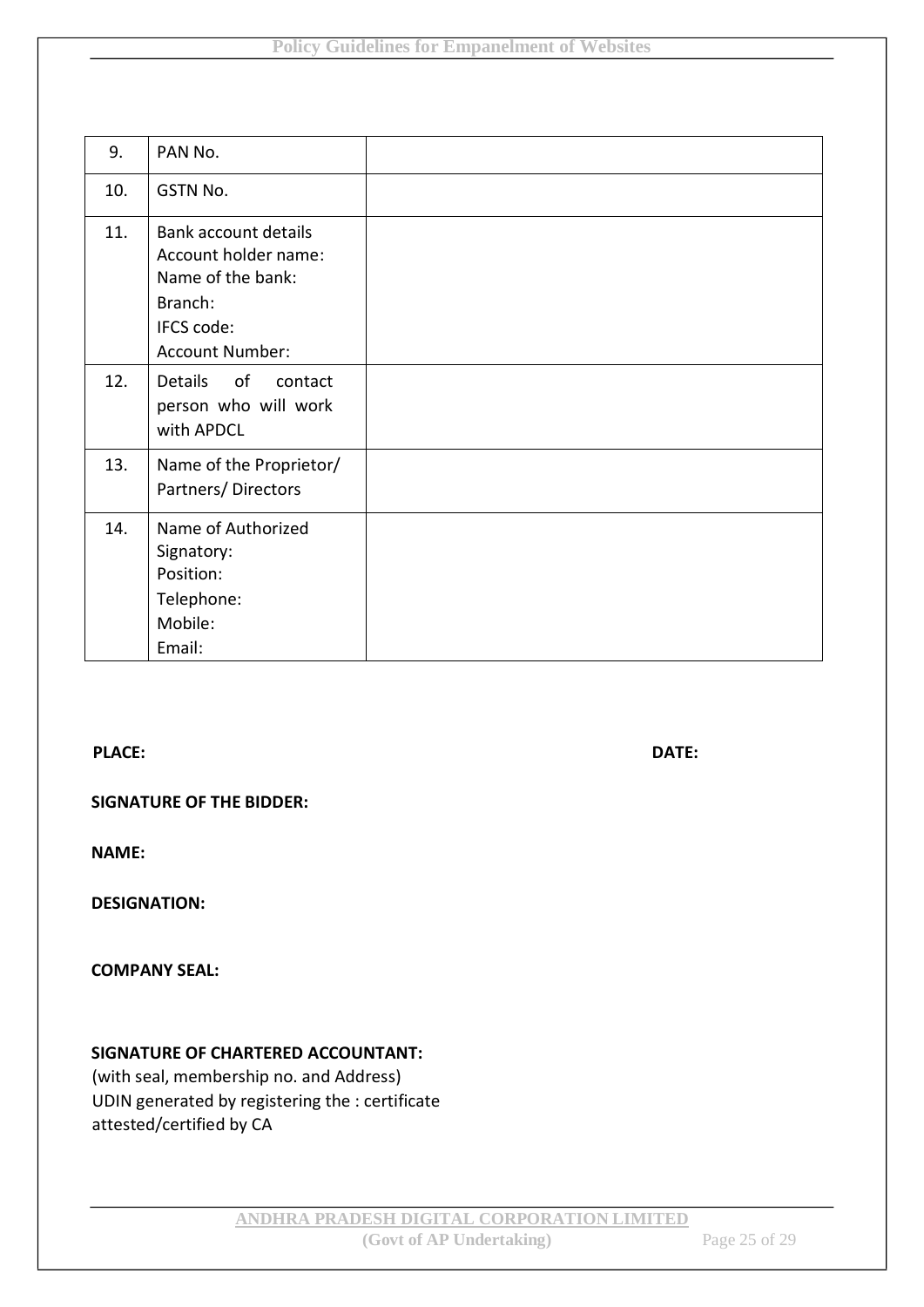# **Annexure IV**

Terms of agreement for engagement with Andhra Pradesh Digital Corporation Limited (APDCL)**:** 

**SUB:** Empanelment of Websites with APDCL for Government Advertisements –Reg Ref: EOI Notice 002/APDCL/RFE - Websites - 01/2022 Dated 4<sup>th</sup> Feb 2022

# **AGREEMENT**

This agreement is made on ................day of………….……………… by and between Andhra Pradesh Digital Corporation Limited (APDCL), 5<sup>th</sup> Floor, Next Space Building, KunchanaPalli, Tadepalli Mandal, Guntur - 522501, Andhra Pradesh, (herein after referred to as APDCL) of the ONE PART through its Vice Chairman and Managing Director and …………………………… . The contract of the contract of the contract of the contract of the contract of the contract of the contract of the contract of the contract of the contract of the contract of the contract of the contract of the contrac (name and registered office address of Social Media Platform or Digital Advertising Agency), (herein

after referred to as Vendor which expression shall, unless it be repugnant to the context or meaning thereof, be deemed to mean and include its representative/successors/executors, administrators and assignees), represented by……………………..……………………………………………..…….. on the OTHER PART.

AND whereas AP Digital Corporation Limited (APDCL), is the Nodal agency for all State Govt., Departments/Public Undertakings/ Corporations/ Societies/ Local Bodies etc. for advertising (paid and unpaid) on Websites by identifying and selecting suitable Websites through empanelment for releasing Government advertisements with uniform communication strategy of the Government.

AND whereas to improve the digital media outreach of Government, APDCL has empaneled the Websites on the basis of various criterions, terms and conditions and processes.

AND whereas, the Vendor has agreed to provide the service as required by APDCL. THE PARTIES HERETO agree to abide as under:

# **I. TERMS OF AGREEMENT:**

- 1. The Vendor confirms that it is not suspended/ blacklisted or under the period of suspension by APDCL or any Central/ State Government/ Public Sector Undertaking/ Semi Government organizations in India. The Vendor further agrees to inform APDCL if they are blacklisted / suspended subsequently within 3 days of receiving the suspension order.
- 2. The Vendor undertakes to make sure that their content is not anti-national / obscene / indecent / antisocial / violative of communal harmony and national integrity etc., or deemed objectionable in any form, or in violation of the extant Cyber Laws of India (Section 67 of the IT Act, 2000 of the Government of India and any other provisions made from time-to-time).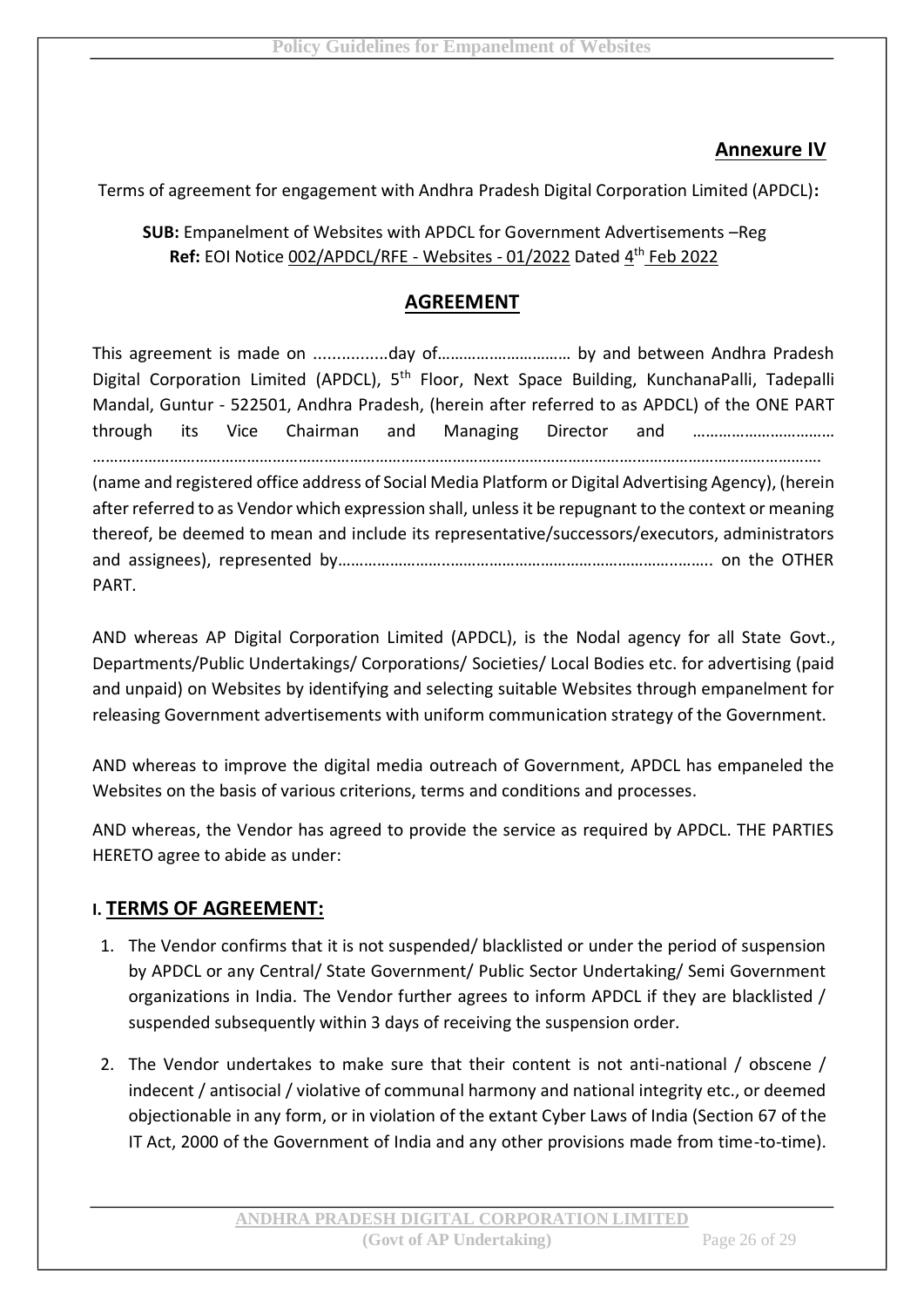Further, since the content on digital media platforms includes user-based content, the Vendor undertakes to moderate/delete the content if it is found to be anti-national / obscene / indecent / antisocial / violative of communal harmony and national integrity etc., or in violation of the extant Cyber Laws of India (Section 69 of the IT Act, 2000 of the Government of India and any other provisions made from time-to- time).

3. Whenever the company/website's empanelment is cancelled / suspended / debarred by APDCL, the company/website will forfeit the security deposit.

#### **II. PAYMENT TERMS**

- 1. The final payments shall be released only after completion of the campaign, on submission of the final statement of work having been executed as per the approved media plan. No claim will be made for the advance payment.
- 2. The Vendor agrees to provide/submit the real time as well as dated execution report of the campaign activity along with the quantified outcome of the campaign in the format prescribed by the APDCL.
- 3. The Vendor agrees to submit the bills/invoice for the activity in the form prescribed by the APDCL.
- 4. The parties agree that the body of the bill should certify the following:
	- a. The amount claimed in the bill is against the completed activity as per the campaign approved by APDCL.
	- b. The amount claimed in the said bill has not been claimed in the past and there is no duplication of the claim.
- 5. Third Party Evaluation: Performance of empaneled website in all aspects, shall be evaluated through a third party for authentication of reports. The cost of its evaluation shall be borne by the empaneled websites only.
- 6. A committee constituted by the APDCL will scrutinize and evaluate the statement of works and commercial estimates received from the empaneled website.
- 7. The APDCL also reserves the right to recover any dues from the bidder, which is found on later date, during audit/excess payment, after final settlement is made to them. The bidder is liable to pay such dues to the APDCL immediately on demand, without raising any dispute/protest.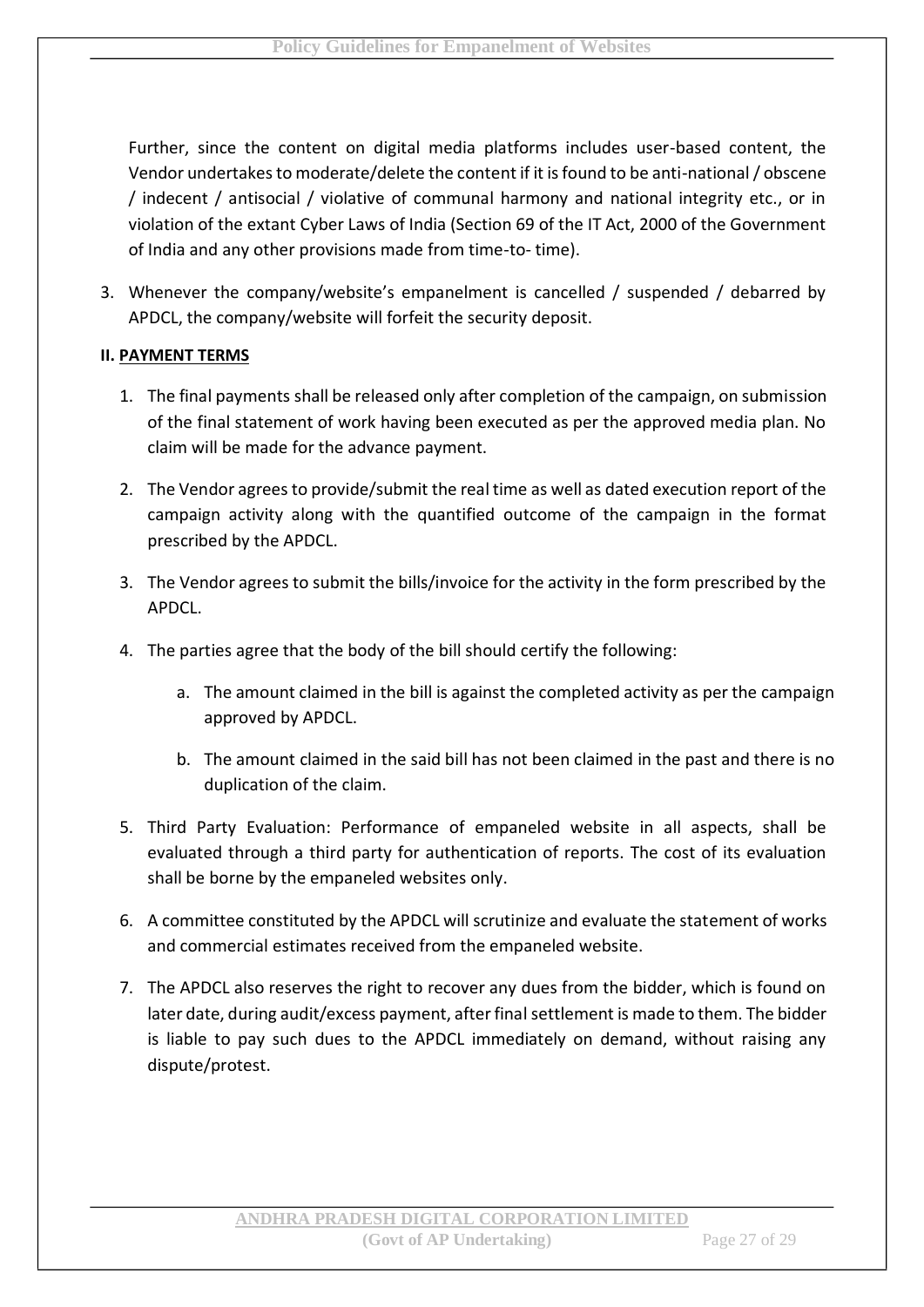**SIGNATURE OF THE BIDDER: (With Seal)** 

**NAME: DATE:** 

**BUSINESS ADDRESS:** 

**NOTARY SIGNATURE:**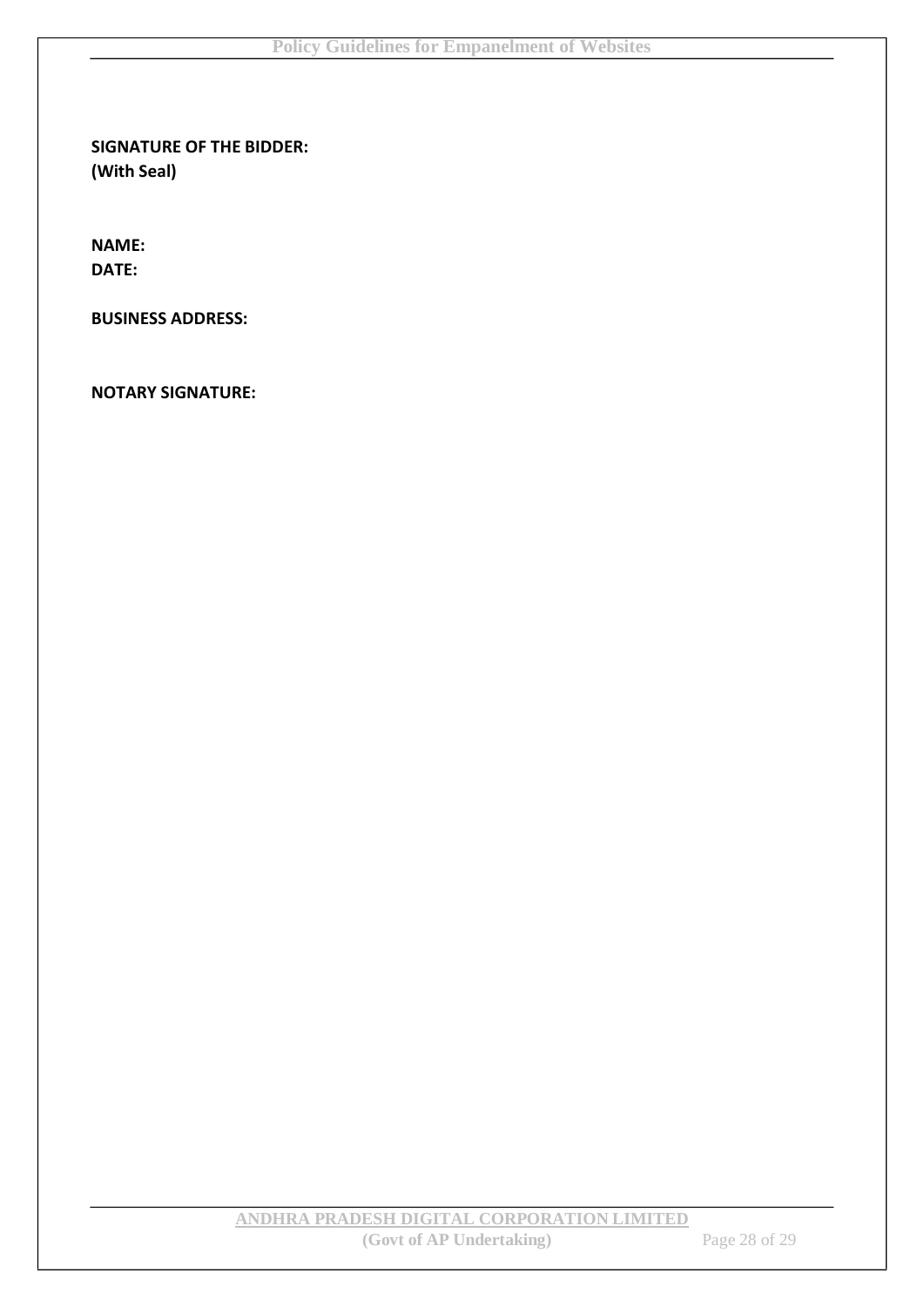# **Annexure V**

### **DECLARATION**

#### **(of not having blacklisted)**

#### Ref: EOI Notice 002/APDCL/RFE - Websites - 01/2022 Dated 4<sup>th</sup> Feb 2022

To,

The Vice-Chairman & Managing Director, APDCL, 5th Floor, Next Space Building, Kunchana Palli, Tadepalli Mandal, Guntur - 522501 Andhra Pradesh

**SUB:** Empanelment of Websites with APDCL for Government Advertisements –Reg

Certified that M/s................................................................/ the firm /company / website or its partners / shareholders have not been blacklisted as on the date of bid submission by APDCL or by any other State or Union Government Agencies/Departments in India.

**SIGNATURE OF THE BIDDER: (With Seal)** 

**NAME:** 

**DATE:** 

**BUSINESS ADDRESS:**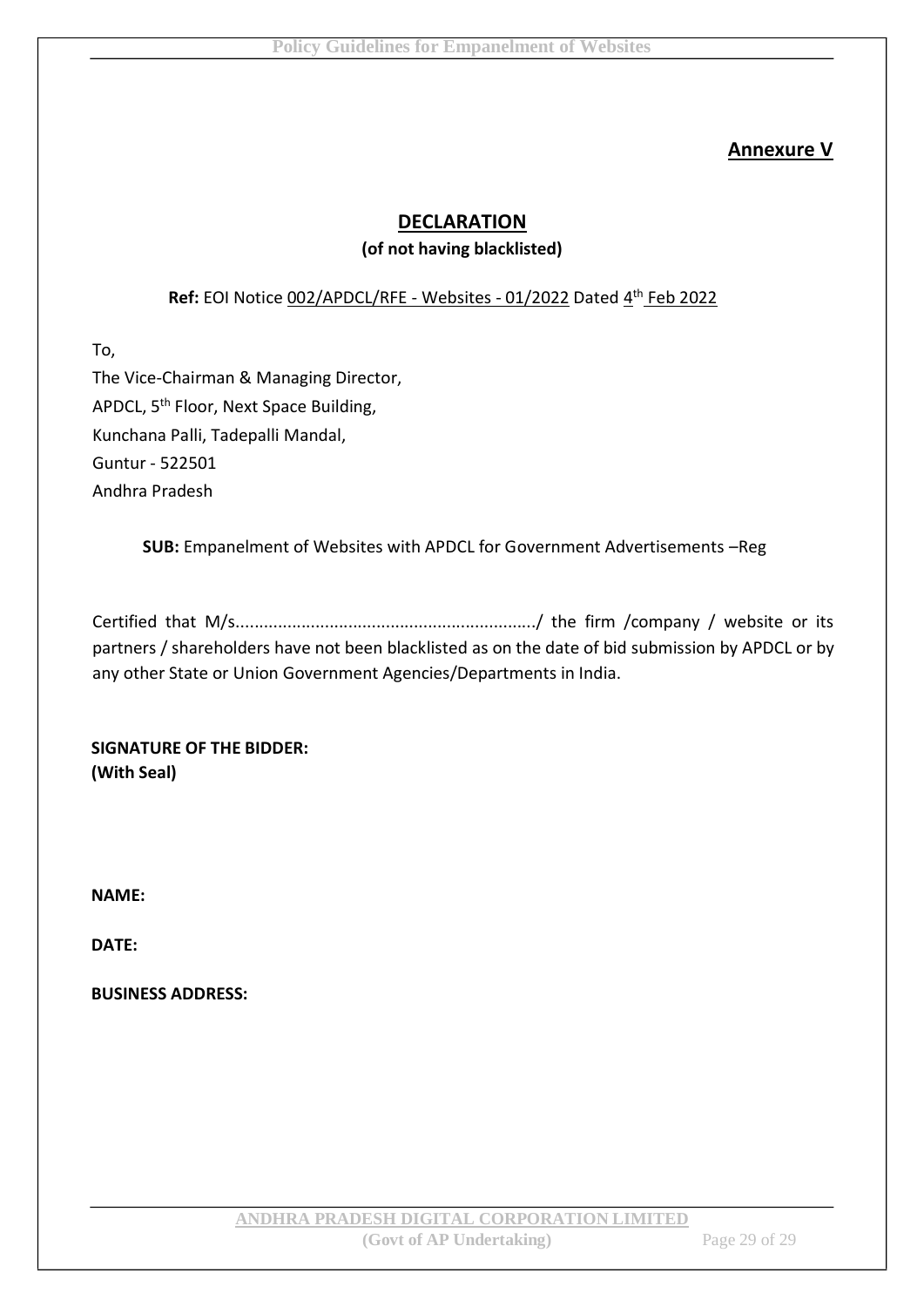# **Annexure VI**

#### **DECLARATION**

#### **(of not having tampered the empaneled document)**

Ref: EOI Notice 002/APDCL/RFE - Websites - 01/2022 Dated 4<sup>th</sup> Feb 2022

To, The Vice-Chairman & Managing Director, APDCL, 5<sup>th</sup> Floor, Next Space Building, Kunchana Palli, Tadepalli Mandal, Guntur - 522501 Andhra Pradesh

**SUB:** Empanelment of Websites with APDCL for Government Advertisements –Reg

I/We \_\_\_\_\_\_\_\_\_\_\_\_\_\_\_\_\_\_\_\_\_\_\_\_\_\_\_\_\_\_\_ having our office at \_\_\_\_\_\_\_\_\_\_\_\_\_\_\_\_\_\_\_\_\_\_\_\_\_

\_\_\_\_\_\_\_\_\_\_\_\_\_\_\_\_\_\_\_\_\_\_\_\_\_\_\_\_\_\_\_\_\_\_\_\_\_\_\_\_\_\_\_\_do declare that I/We have carefully read all the conditions of empanelment document released by APDCL, for the Empanelment of Websites exclusively for Government Advertisements in Internet Websites as per the conditions.

I/We have downloaded the tender document from the internet site www.ipr.ap.nic.in or www.apdc.ap.gov.in and I / We have not tampered / modified the application document in any manner. In case, if the same is found to be tampered / modified, I/ We understand that my/our application will be summarily rejected, and application will be forfeited and I /We am/are liable to be banned from doing business with APDCL or prosecuted.

**SIGNATURE OF THE BIDDER: (With Seal)** 

**NAME:** 

**DATE:** 

**BUSINESS ADDRESS:**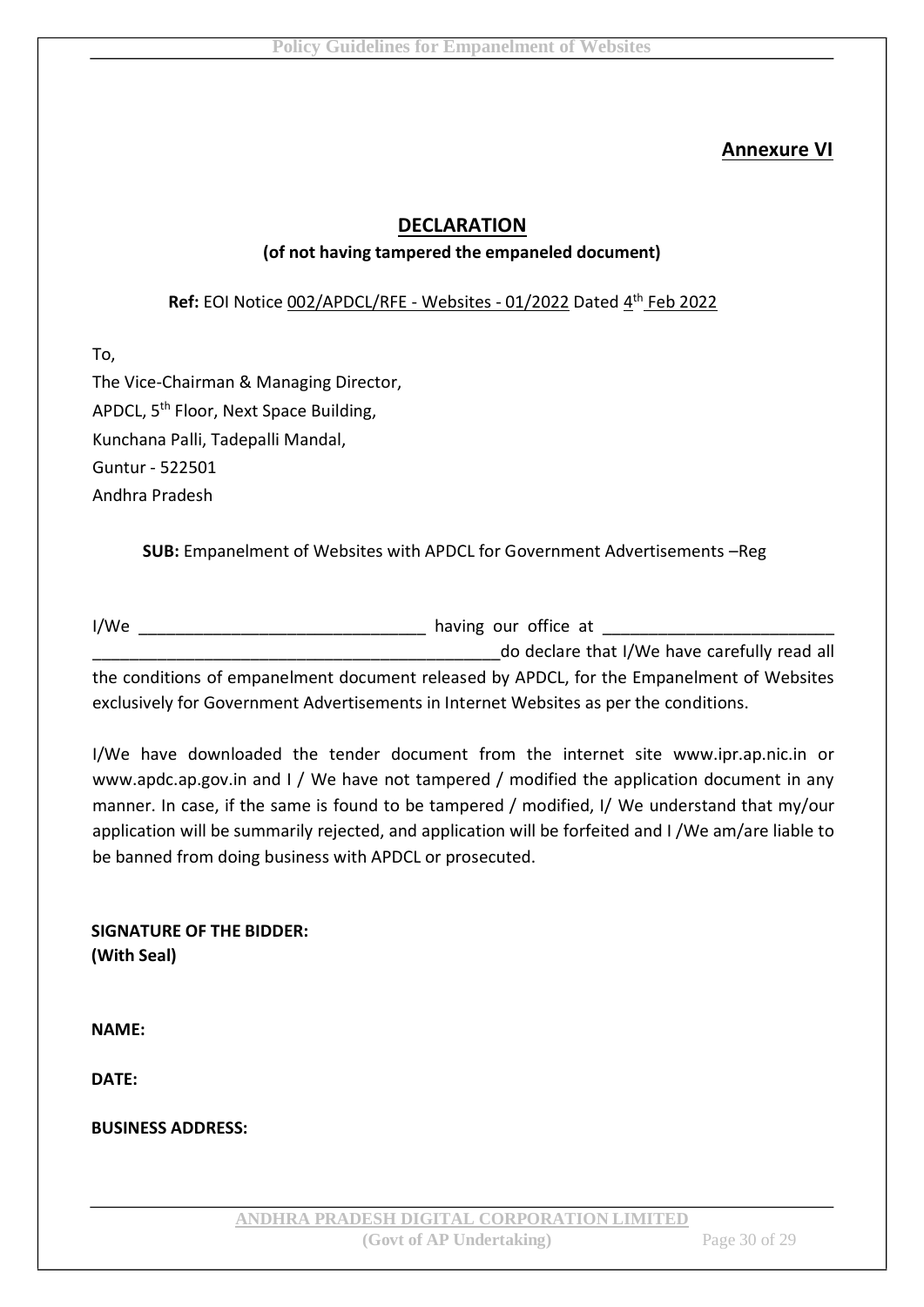# **Annexure VII**

# **Financial Bid - Ad Properties And Quotes**

**SUB:** Empanelment of Websites with APDCL for Government Advertisements –Reg **Ref:** EOI Notice 002/APDCL/RFE - Websites - 01/2022 Dated 4th Feb 2022

|                                                         | 4 Million and above Unique Users per month                |               |                |  |
|---------------------------------------------------------|-----------------------------------------------------------|---------------|----------------|--|
|                                                         | Property                                                  | Rate (in Rs.) |                |  |
| <b>Category A</b>                                       | 300 X 250 Pixels Banner Ad                                |               |                |  |
| (Large)                                                 | 728 X 90 Pixels Banner                                    |               |                |  |
|                                                         | Fixed Slot (24 hours)                                     |               |                |  |
|                                                         | Video Ads                                                 | Rate in Rs.   | (per 5seconds) |  |
|                                                         | Fixed Video Ads (24-hour slot)                            | Rate in Rs.   | (per 5seconds) |  |
| 2 Million to less than 4 Million Unique Users per month |                                                           |               |                |  |
|                                                         | Property                                                  | Rate (in Rs.) |                |  |
|                                                         | 300 X 250 Pixels Banner Ad                                |               |                |  |
| <b>Category B</b>                                       | 728 X 90 Pixels Banner Ad                                 |               |                |  |
| (Medium)                                                | Fixed Slot (24 hours)                                     |               |                |  |
|                                                         | Video Ads                                                 | Rate in Rs.   | (per 5seconds) |  |
|                                                         | Fixed Video Ads (24-hour slot)                            | Rate in Rs.   | (per 5seconds) |  |
|                                                         | 0.5 Million to less than 2 Million Unique Users per month |               |                |  |
|                                                         | Property                                                  |               | Rate (in Rs.)  |  |
|                                                         | 300 X 250 Pixels Banner Ad                                |               |                |  |
| <b>Category C</b>                                       | 728 X 90 Pixels Banner Ad                                 |               |                |  |
| (Small)                                                 | Fixed Slot (24 hours)                                     |               |                |  |
|                                                         | Video Ads                                                 | Rate in Rs.   | (per 5seconds) |  |
|                                                         | Fixed Video Ads (24-hour slot)                            | Rate in Rs.   | (per 5seconds) |  |